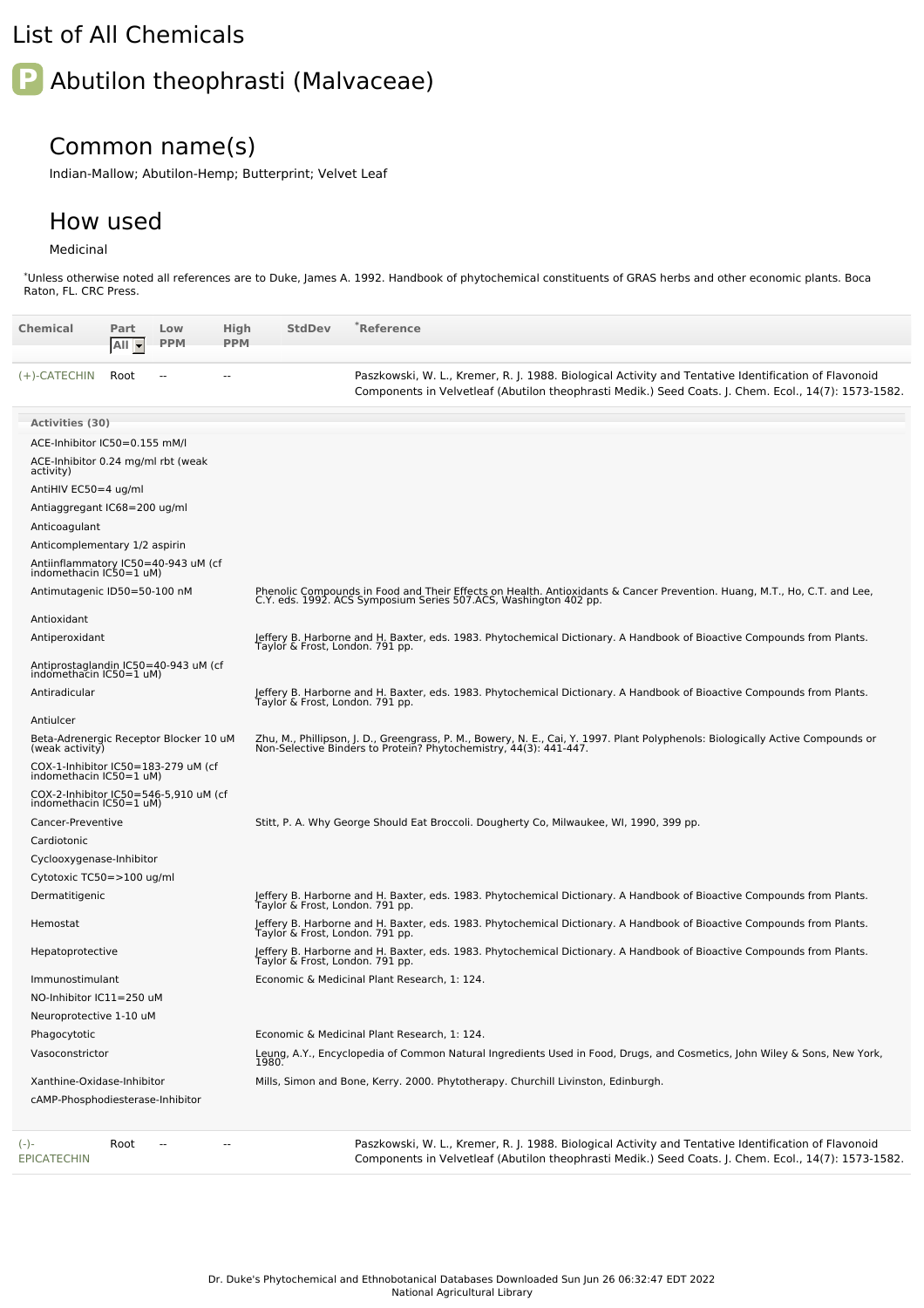| <b>Activities (38)</b>                            |                                                                                                                                                                                                                                   |
|---------------------------------------------------|-----------------------------------------------------------------------------------------------------------------------------------------------------------------------------------------------------------------------------------|
| 5-Lipoxygenase-<br>Inhibitor IC50=22-50<br>uM/l   |                                                                                                                                                                                                                                   |
| ACE-Inhibitor<br>IC50=0.216 mM/l                  |                                                                                                                                                                                                                                   |
| ACE-Inhibitor 0.5<br>mg/ml rbt (weak<br>activity) |                                                                                                                                                                                                                                   |
| Allelochemic                                      | Hanke, F. J., Natural Products as a Resource for Biologically Active Compounds, Thesis, U. Cal (Santa Cruz), 1986, 252 pp                                                                                                         |
| AntiEBV                                           | Economic & Medicinal Plant Research, 6: 189.                                                                                                                                                                                      |
| AntiHIV EC50=2 ug/ml                              |                                                                                                                                                                                                                                   |
| Antiaggregant                                     |                                                                                                                                                                                                                                   |
| Antianaphylactic                                  |                                                                                                                                                                                                                                   |
| Antibacterial                                     |                                                                                                                                                                                                                                   |
| Antidiabetic 30 mg/kg<br>rat                      |                                                                                                                                                                                                                                   |
| Antihepatitic                                     | Vlietinck, A.J. and Dommisse, R.A. eds. 1985. Advances in Medicinal Plant Research. Wiss. Verlag. Stuttgart.                                                                                                                      |
| Antihyperglycemic                                 |                                                                                                                                                                                                                                   |
| Antiinflammatory                                  |                                                                                                                                                                                                                                   |
| Antileukemic                                      | Economic & Medicinal Plant Research, 6: 189.                                                                                                                                                                                      |
| Antileukotriene                                   |                                                                                                                                                                                                                                   |
| Antilipoperoxidant<br>Antimutagenic               |                                                                                                                                                                                                                                   |
| Antioxidant IC50=6.3                              |                                                                                                                                                                                                                                   |
| ug/ml                                             |                                                                                                                                                                                                                                   |
| Antiperoxidant                                    | Jeffery B. Harborne and H. Baxter, eds. 1983. Phytochemical Dictionary. A Handbook of Bioactive Compounds from Plants. Taylor & Frost, London.<br>791 pp.                                                                         |
| Antiviral EC50=2 ug/ml                            |                                                                                                                                                                                                                                   |
| Beta-Adrenergic<br>Receptor Blocker 10<br>uМ      | Zhu, M., Phillipson, J. D., Greengrass, P. M., Bowery, N. E., Cai, Y. 1997. Plant Polyphenols: Biologically Active Compounds or Non-Selective<br>Binders to Protein? Phytochemistry, 44(3): 441-447.                              |
| COMP-Inhibitor                                    | Dullo, A. G., et al. 1999. Efficacy of a green tea extract rich in catechin polyphenols and caffeine in increasing 24-h energy expenditure and fat<br>oxidation in humans. Am. J. Clinical Nutrition, 70: 1040-1045.              |
| Cancer-Preventive                                 | Stitt, P. A. Why George Should Eat Broccoli. Dougherty Co, Milwaukee, WI, 1990, 399 pp.                                                                                                                                           |
| Cardiotonic                                       |                                                                                                                                                                                                                                   |
| Choline-Sparing                                   |                                                                                                                                                                                                                                   |
| Cytotoxic TC50=>100<br>ug/ml                      |                                                                                                                                                                                                                                   |
| Hypocholesterolemic                               |                                                                                                                                                                                                                                   |
| Hypoglycemic                                      |                                                                                                                                                                                                                                   |
| Immunostimulant                                   |                                                                                                                                                                                                                                   |
| Insulinogenic                                     | Economic & Medicinal Plant Research, 6: 170.                                                                                                                                                                                      |
| Lipoxygenase-1-<br>Inhibitor IC50=60 mM           |                                                                                                                                                                                                                                   |
| Lipoxygenase-Inhibitor<br>IC50=140 uM             | Phenolic Compounds in Food and Their Effects on Health. Antioxidants & Cancer Prevention. Huang, M.T., Ho, C.T. and Lee, C.Y. eds. 1992. ACS<br>Symposium Series 507.ACS, Washington 402 pp.                                      |
| Lipoxygenase-Inhibitor<br>IC97=5 mM               | Oszmianski, J. and Lee, C.Y. 1990. Inhibitory Effect of Phenolics on Carotene Bleaching in Vegetables. J. Agric. Food Chem. 38: 688-690.                                                                                          |
| Pancreatogenic                                    |                                                                                                                                                                                                                                   |
| Pesticide                                         |                                                                                                                                                                                                                                   |
| Reverse-Transcriptase-<br>Inhibitor 10 ng/ml      | McKenna, D. J., Hughes, K., and Jones, K. 2000. Green Tea Monograph. Alternative Therapies, 6(3): 61-82.                                                                                                                          |
| Vasodilator uM                                    | McKenna, D. J., Hughes, K., and Jones, K. 2000. Green Tea Monograph. Alternative Therapies, 6(3): 61-82.                                                                                                                          |
| Xanthine-Oxidase-<br>Inhibitor IC50=>40           | Hatano, T., Yasuhara, T., Yoshihara, R., Agata, I., Noro, T., and Okuda, T. 1989. Effects of Interaction of Tannins with Co-existing Substances. VII.<br>Inhibitory Effects of Tannins Related Polyphenols on Xanthine Oxidase. C |
| CHOLESTEROL<br>Seed<br>Oil                        | Sun, Y. Y., Yuan, Y. X. 1996. Study on Lipid Soluble Constituent in Seed of Abutilon theophrasti.<br>Chung Ts'ao Yao, 27(6): 334.                                                                                                 |
| Activities (1)                                    |                                                                                                                                                                                                                                   |
| Antioxidant IC43=10 uM                            |                                                                                                                                                                                                                                   |
| CYANIDIN<br>Root                                  | Paszkowski, W. L., Kremer, R. J. 1988. Biological Activity and Tentative Identification of Flavonoid<br>Components in Velvetleaf (Abutilon theophrasti Medik.) Seed Coats. J. Chem. Ecol., 14(7): 1573-1582.                      |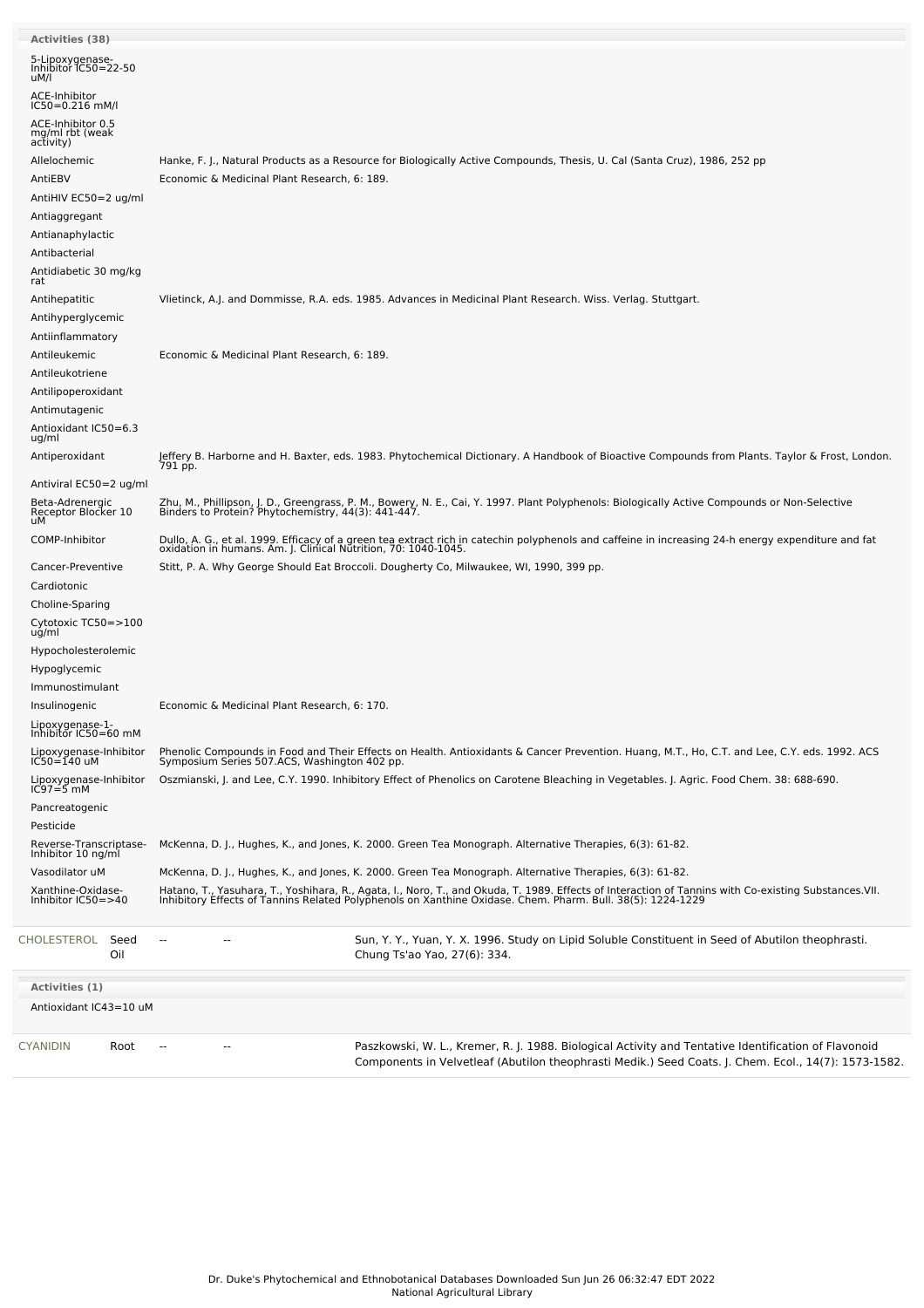| <b>Activities (7)</b>                             |      |                                                                                         |                |  |                                                                                                                                                                                                                                   |  |  |
|---------------------------------------------------|------|-----------------------------------------------------------------------------------------|----------------|--|-----------------------------------------------------------------------------------------------------------------------------------------------------------------------------------------------------------------------------------|--|--|
| Allelochemic                                      |      |                                                                                         |                |  |                                                                                                                                                                                                                                   |  |  |
| $IC90=1$ mM                                       |      |                                                                                         |                |  | Lydon, J. & Duke, S., The potential of pesticides from plants, pp. 1-41 in Craker, L. & Simon, J., eds, Herbs, Spices & Medicinal Plants: Recent Advances<br>in Botany, Horticulture, & Pharmacology, v. 4, Oryx Press, Phoenix,  |  |  |
| Antioxidant<br>ID50=3.5-22 uM                     |      |                                                                                         |                |  |                                                                                                                                                                                                                                   |  |  |
| Antioxidant 4.4 x<br>Vit. E                       |      |                                                                                         |                |  |                                                                                                                                                                                                                                   |  |  |
| Metal-Chelator<br>(Copper)                        |      |                                                                                         |                |  |                                                                                                                                                                                                                                   |  |  |
| Pesticide                                         |      |                                                                                         |                |  |                                                                                                                                                                                                                                   |  |  |
| Pigment                                           | pp.  |                                                                                         |                |  | Jeffery B. Harborne and H. Baxter, eds. 1983. Phytochemical Dictionary. A Handbook of Bioactive Compounds from Plants. Taylor & Frost, London. 791                                                                                |  |  |
| Prooxidant                                        |      |                                                                                         |                |  |                                                                                                                                                                                                                                   |  |  |
| <b>DELPHINIDIN</b>                                | Root | н.                                                                                      |                |  | Paszkowski, W. L., Kremer, R. J. 1988. Biological Activity and Tentative Identification of Flavonoid<br>Components in Velvetleaf (Abutilon theophrasti Medik.) Seed Coats. J. Chem. Ecol., 14(7): 1573-1582.                      |  |  |
| <b>Activities (9)</b>                             |      |                                                                                         |                |  |                                                                                                                                                                                                                                   |  |  |
| Allelochemic<br>IC81=1 mM                         |      |                                                                                         |                |  | Lydon, J. & Duke, S., The potential of pesticides from plants, pp. 1-41 in Craker, L. & Simon, J., eds, Herbs, Spices & Medicinal Plants: Recent Advances<br>in Botany, Horticulture, & Pharmacology, v. 4, Oryx Press, Phoenix,  |  |  |
| Allergenic                                        |      |                                                                                         |                |  |                                                                                                                                                                                                                                   |  |  |
| Antioxidant                                       |      |                                                                                         |                |  |                                                                                                                                                                                                                                   |  |  |
| ID50=0.7-2.4 uM<br>Cancer-<br>Preventive          |      | Stitt, P. A. Why George Should Eat Broccoli. Dougherty Co, Milwaukee, WI, 1990, 399 pp. |                |  |                                                                                                                                                                                                                                   |  |  |
| Metal-Chelator<br>(Copper)                        |      |                                                                                         |                |  |                                                                                                                                                                                                                                   |  |  |
| NO-Inhibitor<br>IC78=250 uM                       |      |                                                                                         |                |  |                                                                                                                                                                                                                                   |  |  |
| Pesticide                                         |      |                                                                                         |                |  |                                                                                                                                                                                                                                   |  |  |
| Pigment                                           | pp.  |                                                                                         |                |  | Jeffery B. Harborne and H. Baxter, eds. 1983. Phytochemical Dictionary. A Handbook of Bioactive Compounds from Plants. Taylor & Frost, London. 791                                                                                |  |  |
| Prooxidant                                        |      |                                                                                         |                |  |                                                                                                                                                                                                                                   |  |  |
| FAT                                               | Seed | $\overline{a}$                                                                          | 153000.0 -0.59 |  | Wealth of India.                                                                                                                                                                                                                  |  |  |
| KAEMPFEROL                                        | Leaf | ۵.                                                                                      |                |  | Matlawska, I. 1990. Investigation of Flavonoid Compounds of Selected Species from Malvaceae<br>Family. Herba Pol., 36(3): 65-69.                                                                                                  |  |  |
| Activities (75)                                   |      |                                                                                         |                |  |                                                                                                                                                                                                                                   |  |  |
| 11B-HSD-Inhibitor                                 |      |                                                                                         |                |  |                                                                                                                                                                                                                                   |  |  |
| 5-Lipoxygenase-<br>Inhibitor IC50 (uM)=20         |      |                                                                                         |                |  |                                                                                                                                                                                                                                   |  |  |
| Aldose-Reductase-<br>Inhibitor 100 uM             |      |                                                                                         |                |  | Oliveira, T. T., Nagem, T. J., Miranda, L. C. G., Paula, V. F., Teixeira, M. A. 1997. Inhibitory Action on Aldose Reductase by Soybean Flavonoids. J<br>Braz Chem Soc, 8(3): 211-213.                                             |  |  |
| Antiaflatoxin IC50=8.73                           |      |                                                                                         |                |  |                                                                                                                                                                                                                                   |  |  |
| uМ<br>Antiaflatoxin IC50=3.28                     |      |                                                                                         |                |  |                                                                                                                                                                                                                                   |  |  |
| ppm                                               |      |                                                                                         |                |  |                                                                                                                                                                                                                                   |  |  |
| Antiaggregant 30 uM<br>Antiallergic               |      |                                                                                         |                |  |                                                                                                                                                                                                                                   |  |  |
| Antibacterial 20 ug/ml                            |      |                                                                                         |                |  |                                                                                                                                                                                                                                   |  |  |
| Anticancer                                        |      |                                                                                         |                |  |                                                                                                                                                                                                                                   |  |  |
| Antifertility 250<br>mg/kg/day/60 days/orl<br>rat |      |                                                                                         |                |  | Kumar, P., Dixit*, V.P., and Khanna, P. Antifertility Studies of Kaempferol: Isolation and Identification from Tissue Culture of some Medicinally<br>Important Plant Species. Plantes medicinales et phytotherapie, 23: 193-201,  |  |  |
| Antigingivitic 20 ug/ml                           |      |                                                                                         |                |  |                                                                                                                                                                                                                                   |  |  |
| Antiherpetic 23-92<br>ug/ml                       |      |                                                                                         |                |  | Amoros, M., Simoes, C.M.O., Girre, L., et al. Synergistic Effect Of Flavones And Flavonols Against Herpes Simplex Virus Type 1 In Cell Culture.<br>Comparison With The Antiviral Activity Of Propolis. J. of Natural Products 55( |  |  |
| Antihistaminic                                    |      |                                                                                         |                |  | Williamson, E. M. and Evans, F. J., Potter's New Cyclopaedia of Botanical Drugs and Preparations, Revised Ed., Saffron Walden, the C. W. Daniel<br>Co., Ltd., Essex UK, 362 pp, 1988, reprint 1989.                               |  |  |

Antiinflammatory <sup>20</sup> mg/kg Antiinflammatory <sup>200</sup> mg/kg ipr rat Antileukemic IC50=3.1 ug/ml

Antiplaque 20 ug/ml

Life Sciences 55: 1061.

Antiimplantation

Antilymphocytic Jeffery B. Harborne and H. Baxter, eds. 1983. Phytochemical Dictionary. A Handbook of Bioactive Compounds from Plants. Taylor & Frost, London. 791 pp. Antimutagenic ID50=10-40 nM Phenolic Compounds in Food and Their Effects on Health. Antioxidants & Cancer Prevention. Huang, M.T., Ho, C.T. and Lee, C.Y. eds. 1992. ACS Symposium Series 507.ACS, Washington 402 pp. Antioxidant IC50=40 uM Antioxidant 3/4 quercetin Antioxidant IC50=1.2 ug/ml Antiperiodontic 20 ug/ml

> Dr. Duke's Phytochemical and Ethnobotanical Databases Downloaded Sun Jun 26 06:32:47 EDT 2022 National Agricultural Library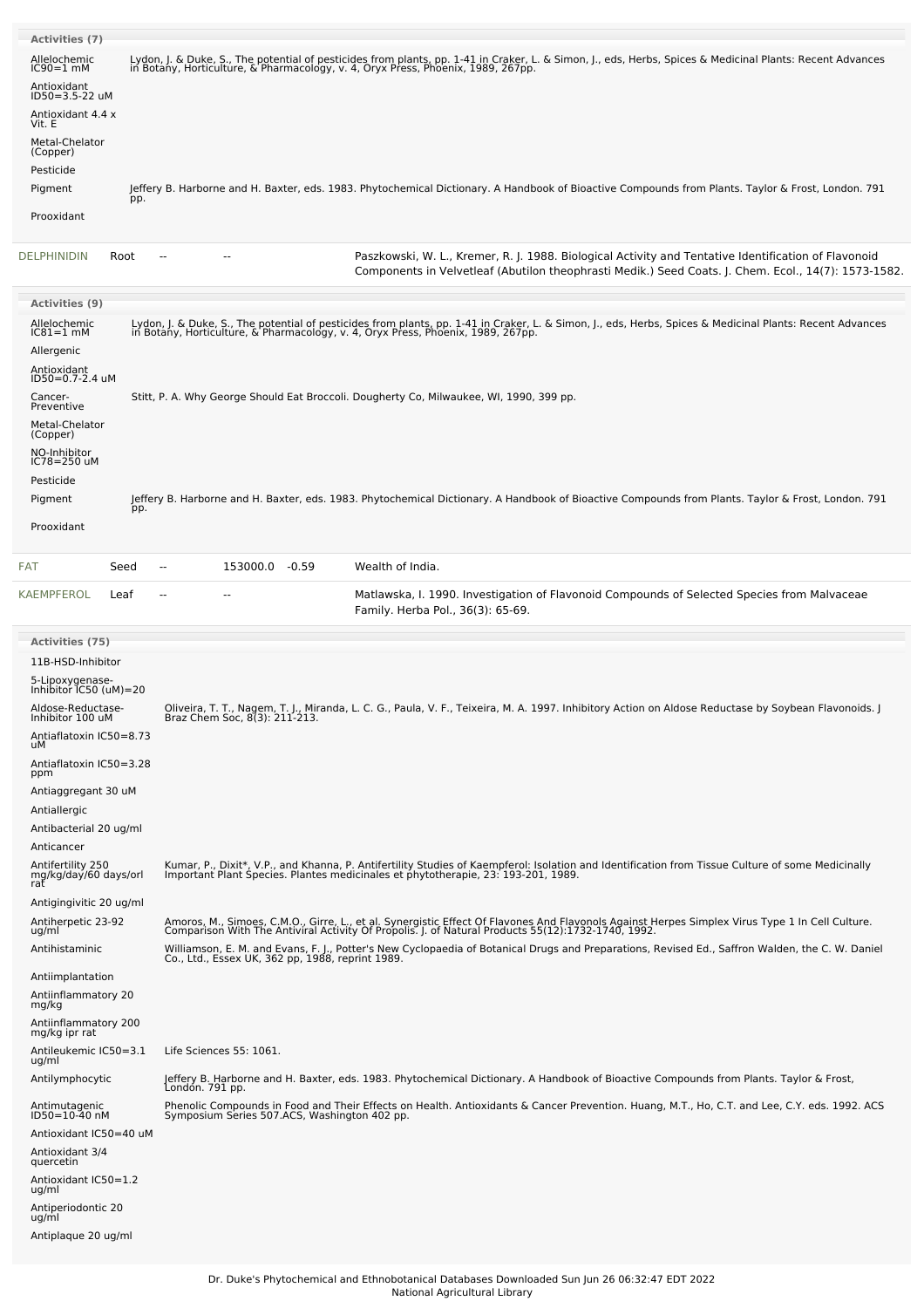| Antiradicular 7 x<br>quercetin                                  |                                                                                                                                                                                                                                             |
|-----------------------------------------------------------------|---------------------------------------------------------------------------------------------------------------------------------------------------------------------------------------------------------------------------------------------|
| Antiseptic 20 ug/ml                                             |                                                                                                                                                                                                                                             |
| Antiserotonin 200<br>mg/kg ipr rat                              |                                                                                                                                                                                                                                             |
| Antispasmodic                                                   | Williamson, E. M. and Evans, F. J., Potter's New Cyclopaedia of Botanical Drugs and Preparations, Revised Ed., Saffron Walden, the C. W. Daniel<br>Co., Ltd., Essex UK, 362 pp, 1988, reprint 1989.                                         |
| Antistaphylococcic                                              |                                                                                                                                                                                                                                             |
| Antitumor<br>Antitumor-Promoter                                 | Yasukawa, K., Takido, M., Takeuchi, M., Sato, Y., Nitta, K., and Nakagawa, S. 1989. Inhibitory Effects of Flavonol Glycosides on 12-O-<br>Tetradecanoylphorbol-13-acetate-Induced Tumor Promotion. Chem. Pharm. Bull. 38(3): 774-776, 1990. |
| Antiulcer 50-200 mg/kg<br>ipr rat                               |                                                                                                                                                                                                                                             |
| Antiviral 23-92 ug/ml<br>Apoptotic 60 uM                        |                                                                                                                                                                                                                                             |
| Aromatase-Inhibitor<br>IC12=1 uM/l                              | Journal of Medicinal Food 2: 235.1999.                                                                                                                                                                                                      |
| COX-2-Inhibitor                                                 |                                                                                                                                                                                                                                             |
| Cancer-Preventive                                               | Stitt, P. A. Why George Should Eat Broccoli. Dougherty Co, Milwaukee, WI, 1990, 399 pp.                                                                                                                                                     |
| Carcinogenic                                                    | Hutchings, A, Scott, AH, Lewis, G, and Cunningham, A. 1996. Zulu Medicinal Plants. An inventory. University of Natal Press, Pietermaritzburg.<br>450 pp.                                                                                    |
| Choleretic<br>Copper-Chelator                                   | Leung, A. Y. and Foster, S. 1995. Encyclopedia of Common Natural Ingredients 2nd Ed. John Wiley & Sons, New York. 649 pp.                                                                                                                   |
| Cyclooxygenase-<br>Inhibitor IC50 (uM) =20<br>Cytotoxic         |                                                                                                                                                                                                                                             |
| Diaphoretic?                                                    | Lawrence Review of Natural Products, Dec-90.                                                                                                                                                                                                |
| Diuretic<br>Estrogenic EC50=0.1-25<br>uM/l                      | Journal of Medicinal Food 2: 227.1999.                                                                                                                                                                                                      |
| Estrogenic EC50=0.56<br>uM                                      |                                                                                                                                                                                                                                             |
| Fungicide 20 ug/ml                                              | Father Nature's Farmacy: The aggregate of all these three-letter citations.                                                                                                                                                                 |
| HIV-RT-Inhibitor<br>IC50=50-150 ug/ml                           | Garcia, J., Morin,* C., Nyasse, B., Sondengam, B-L., Tchouankeu, J-C., and Tsamo, E. Complete Structural Assignments Of An Ergosterol<br>Derivative From Entandrophragma utile. Journal of Natural Products, 54(1): 136-142, 1991           |
| Hepatoprotective<br>IC50=5.46 uM                                |                                                                                                                                                                                                                                             |
| Hepatoprotective<br>IC50=1.30 ppm                               |                                                                                                                                                                                                                                             |
| Hypotensive<br>ICAM-1-Inhibitor                                 |                                                                                                                                                                                                                                             |
| Inotropic                                                       |                                                                                                                                                                                                                                             |
| lodothyronine-<br>Deiodinase-Inhibitor                          | Jeffery B. Harborne and H. Baxter, eds. 1983. Phytochemical Dictionary. A Handbook of Bioactive Compounds from Plants. Taylor & Frost,<br>London. 791 pp.                                                                                   |
| JNK-Inhibitor                                                   |                                                                                                                                                                                                                                             |
| Lipoxygenase-Inhibitor                                          | Jeffery B. Harborne and H. Baxter, eds. 1983. Phytochemical Dictionary. A Handbook of Bioactive Compounds from Plants. Taylor & Frost,<br>London. 791 pp.                                                                                   |
| MAO-Inhibitor<br>Mutagenic                                      |                                                                                                                                                                                                                                             |
| NO-Inhibitor IC50=13.9<br>uМ                                    |                                                                                                                                                                                                                                             |
| Natriuretic                                                     |                                                                                                                                                                                                                                             |
| Neuroprotective<br>PAF-Inhibitor                                |                                                                                                                                                                                                                                             |
| Pesticide                                                       |                                                                                                                                                                                                                                             |
| Protisticide                                                    | Meckes, M., Calzada, F., Tapia-Contreras, A., Cedillo-Rivera, R. 1999. Antiprotozoal Properties of Helianthemum glomeratum. Phytotherapy<br>Research, 13(2): 102-105.                                                                       |
| Quinone-Reductase-<br>Inducer 3 uM                              |                                                                                                                                                                                                                                             |
| TNF-alpha-Inhibitor<br>IC50=3.99 uM<br>Teratologic              |                                                                                                                                                                                                                                             |
| Topoisomerase-I-                                                | Santti, R., Makela, S., Strauss, L., Korman, J., Kostian, M. L. 1998. Phytoestrogens: Potential Endocrine Disruptors in Males. Toxicol Ind Health, 14:<br>223-237.                                                                          |
| Inhibitor<br>Topoisomerase-II-                                  | Constantinou, A., Mehta, R., Runyan, C., Rao, K., Vaughan, A., Moon, R. 1995. Flavonoids as DNA Topoisomerase Antagonists and Poisons:                                                                                                      |
| Inhibitor IC50=8.1 ug/ml<br>Tyrosinase-Inhibitor<br>ID50=230 uM | Structure-Activity Relationships. J Natural Products, 58: 217-225.                                                                                                                                                                          |
| Uterotrophic EC50=0.1-<br>25 uM/l                               | Journal of Medicinal Food 2: 227.1999.                                                                                                                                                                                                      |
| Vasodilator<br>cAMP-<br>Phosphodiesterase-                      |                                                                                                                                                                                                                                             |
| Inhibitor<br>iNOS-Inhibitor IC50=<br><15 uM                     |                                                                                                                                                                                                                                             |
| iNOS-Inhibitor<br>IC50=13.9 uM                                  |                                                                                                                                                                                                                                             |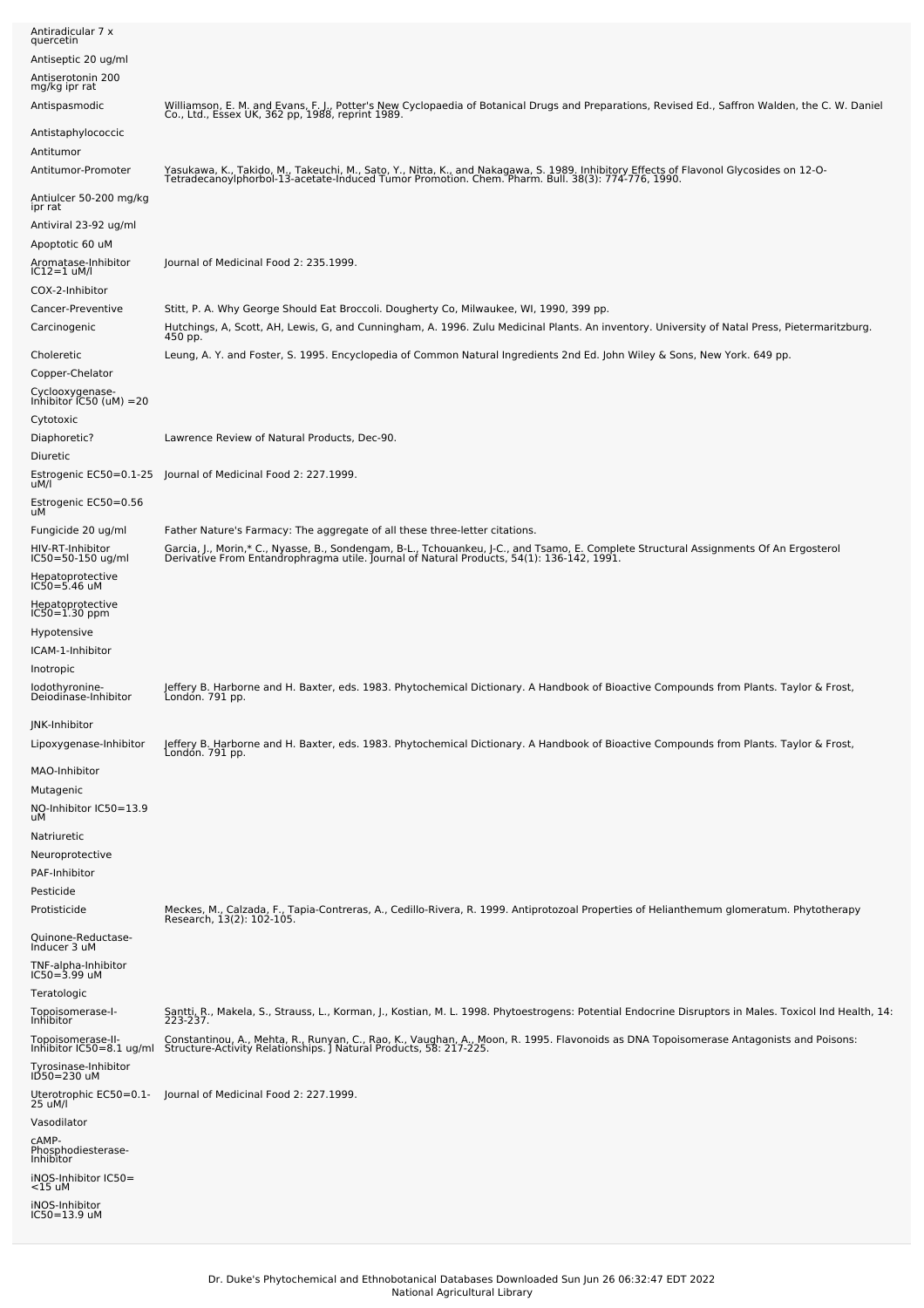| <b>Activities (75)</b>                                                 |                                                                                                                                                                                                                                                                                                                                                                                                          |
|------------------------------------------------------------------------|----------------------------------------------------------------------------------------------------------------------------------------------------------------------------------------------------------------------------------------------------------------------------------------------------------------------------------------------------------------------------------------------------------|
| 11B-HSD-Inhibitor                                                      |                                                                                                                                                                                                                                                                                                                                                                                                          |
| 5-Lipoxygenase-<br>Inhibitor IC50 (uM)=20                              |                                                                                                                                                                                                                                                                                                                                                                                                          |
| Aldose-Reductase-<br>Inhibitor 100 uM<br>Antiaflatoxin IC50=8.73<br>uМ | Oliveira, T. T., Nagem, T. J., Miranda, L. C. G., Paula, V. F., Teixeira, M. A. 1997. Inhibitory Action on Aldose Reductase by Soybean Flavonoids. J<br>Braz Chem Soc, 8(3): 211-213.                                                                                                                                                                                                                    |
| Antiaflatoxin IC50=3.28<br>ppm<br>Antiaggregant 30 uM                  |                                                                                                                                                                                                                                                                                                                                                                                                          |
| Antiallergic<br>Antibacterial 20 ug/ml                                 |                                                                                                                                                                                                                                                                                                                                                                                                          |
| Anticancer<br>Antifertility 250                                        | Kumar, P., Dixit*, V.P., and Khanna, P. Antifertility Studies of Kaempferol: Isolation and Identification from Tissue Culture of some Medicinally                                                                                                                                                                                                                                                        |
| mg/kg/day/60 days/orl<br>rat<br>Antigingivitic 20 ug/ml                | Important Plant Species. Plantes medicinales et phytotherapie, 23: 193-201, 1989.                                                                                                                                                                                                                                                                                                                        |
| Antiherpetic 23-92<br>ug/ml<br>Antihistaminic                          | Amoros, M., Simoes, C.M.O., Girre, L., et al. Synergistic Effect Of Flavones And Flavonols Against Herpes Simplex Virus Type 1 In Cell Culture.<br>Comparison With The Antiviral Activity Of Propolis. J. of Natural Products 55(12):1732-1740, 1992.<br>Williamson, E. M. and Evans, F. J., Potter's New Cyclopaedia of Botanical Drugs and Preparations, Revised Ed., Saffron Walden, the C. W. Daniel |
| Antiimplantation                                                       | Co., Ltd., Essex UK, 362 pp, 1988, reprint 1989.                                                                                                                                                                                                                                                                                                                                                         |
| Antiinflammatory 20<br>mg/kg                                           |                                                                                                                                                                                                                                                                                                                                                                                                          |
| Antiinflammatory 200<br>mg/kg ipr rat                                  |                                                                                                                                                                                                                                                                                                                                                                                                          |
| Antileukemic IC50=3.1<br>ug/ml                                         | Life Sciences 55: 1061.                                                                                                                                                                                                                                                                                                                                                                                  |
| Antilymphocytic                                                        | Jeffery B. Harborne and H. Baxter, eds. 1983. Phytochemical Dictionary. A Handbook of Bioactive Compounds from Plants. Taylor & Frost,<br>Londón. 791 pp.                                                                                                                                                                                                                                                |
| Antimutagenic<br>ID50=10-40 nM                                         | Phenolic Compounds in Food and Their Effects on Health. Antioxidants & Cancer Prevention. Huang, M.T., Ho, C.T. and Lee, C.Y. eds. 1992. ACS<br>Symposium Series 507.ACS, Washington 402 pp.                                                                                                                                                                                                             |
| Antioxidant IC50=40 uM                                                 |                                                                                                                                                                                                                                                                                                                                                                                                          |
| Antioxidant 3/4<br>quercetin                                           |                                                                                                                                                                                                                                                                                                                                                                                                          |
| Antioxidant IC50=1.2<br>ug/ml                                          |                                                                                                                                                                                                                                                                                                                                                                                                          |
| Antiperiodontic 20<br>ug/ml                                            |                                                                                                                                                                                                                                                                                                                                                                                                          |
| Antiplaque 20 ug/ml<br>Antiradicular 7 x                               |                                                                                                                                                                                                                                                                                                                                                                                                          |
| quercetin                                                              |                                                                                                                                                                                                                                                                                                                                                                                                          |
| Antiseptic 20 ug/ml<br>Antiserotonin 200<br>mg/kg ipr rat              |                                                                                                                                                                                                                                                                                                                                                                                                          |
| Antispasmodic                                                          | Williamson, E. M. and Evans, F. J., Potter's New Cyclopaedia of Botanical Drugs and Preparations, Revised Ed., Saffron Walden, the C. W. Daniel<br>Co., Ltd., Essex UK, 362 pp, 1988, reprint 1989.                                                                                                                                                                                                      |
| Antistaphylococcic<br>Antitumor                                        |                                                                                                                                                                                                                                                                                                                                                                                                          |
| Antitumor-Promoter                                                     | Yasukawa, K., Takido, M., Takeuchi, M., Sato, Y., Nitta, K., and Nakagawa, S. 1989. Inhibitory Effects of Flavonol Glycosides on 12-O-<br>TetradecanoyIphorbol-13-acetate-Induced Tumor Promotion. Chem. Pharm. Bull. 38(3): 774-                                                                                                                                                                        |
| Antiulcer 50-200 mg/kg<br>ipr rat                                      |                                                                                                                                                                                                                                                                                                                                                                                                          |
| Antiviral 23-92 ug/ml<br>Apoptotic 60 uM                               |                                                                                                                                                                                                                                                                                                                                                                                                          |
| Aromatase-Inhibitor<br>IC12=1 uM/l                                     | Journal of Medicinal Food 2: 235.1999.                                                                                                                                                                                                                                                                                                                                                                   |
| COX-2-Inhibitor                                                        |                                                                                                                                                                                                                                                                                                                                                                                                          |
| Cancer-Preventive<br>Carcinogenic                                      | Stitt, P. A. Why George Should Eat Broccoli. Dougherty Co, Milwaukee, WI, 1990, 399 pp.<br>Hutchings, A, Scott, AH, Lewis, G, and Cunningham, A. 1996. Zulu Medicinal Plants. An inventory. University of Natal Press, Pietermaritzburg.<br>450 pp.                                                                                                                                                      |
| Choleretic                                                             | Leung, A. Y. and Foster, S. 1995. Encyclopedia of Common Natural Ingredients 2nd Ed. John Wiley & Sons, New York. 649 pp.                                                                                                                                                                                                                                                                                |
| Copper-Chelator                                                        |                                                                                                                                                                                                                                                                                                                                                                                                          |
| Cyclooxygenase-<br>Inhibitor IC50 (uM) =20                             |                                                                                                                                                                                                                                                                                                                                                                                                          |
| Cytotoxic<br>Diaphoretic?                                              | Lawrence Review of Natural Products, Dec-90.                                                                                                                                                                                                                                                                                                                                                             |
| Diuretic                                                               |                                                                                                                                                                                                                                                                                                                                                                                                          |
| Estrogenic EC50=0.1-25<br>uM/l                                         | Journal of Medicinal Food 2: 227.1999.                                                                                                                                                                                                                                                                                                                                                                   |
| Estrogenic EC50=0.56<br>uМ                                             |                                                                                                                                                                                                                                                                                                                                                                                                          |
| Fungicide 20 ug/ml                                                     | Father Nature's Farmacy: The aggregate of all these three-letter citations.                                                                                                                                                                                                                                                                                                                              |
| HIV-RT-Inhibitor<br>IC50=50-150 ug/ml                                  | Garcia, J., Morin,* C., Nyasse, B., Sondengam, B-L., Tchouankeu, J-C., and Tsamo, E. Complete Structural Assignments Of An Ergosterol<br>Derivative From Entandrophragma utile. Journal of Natural Products, 54(1): 136-142, 1991                                                                                                                                                                        |
| Hepatoprotective<br>IC50=5.46 uM                                       |                                                                                                                                                                                                                                                                                                                                                                                                          |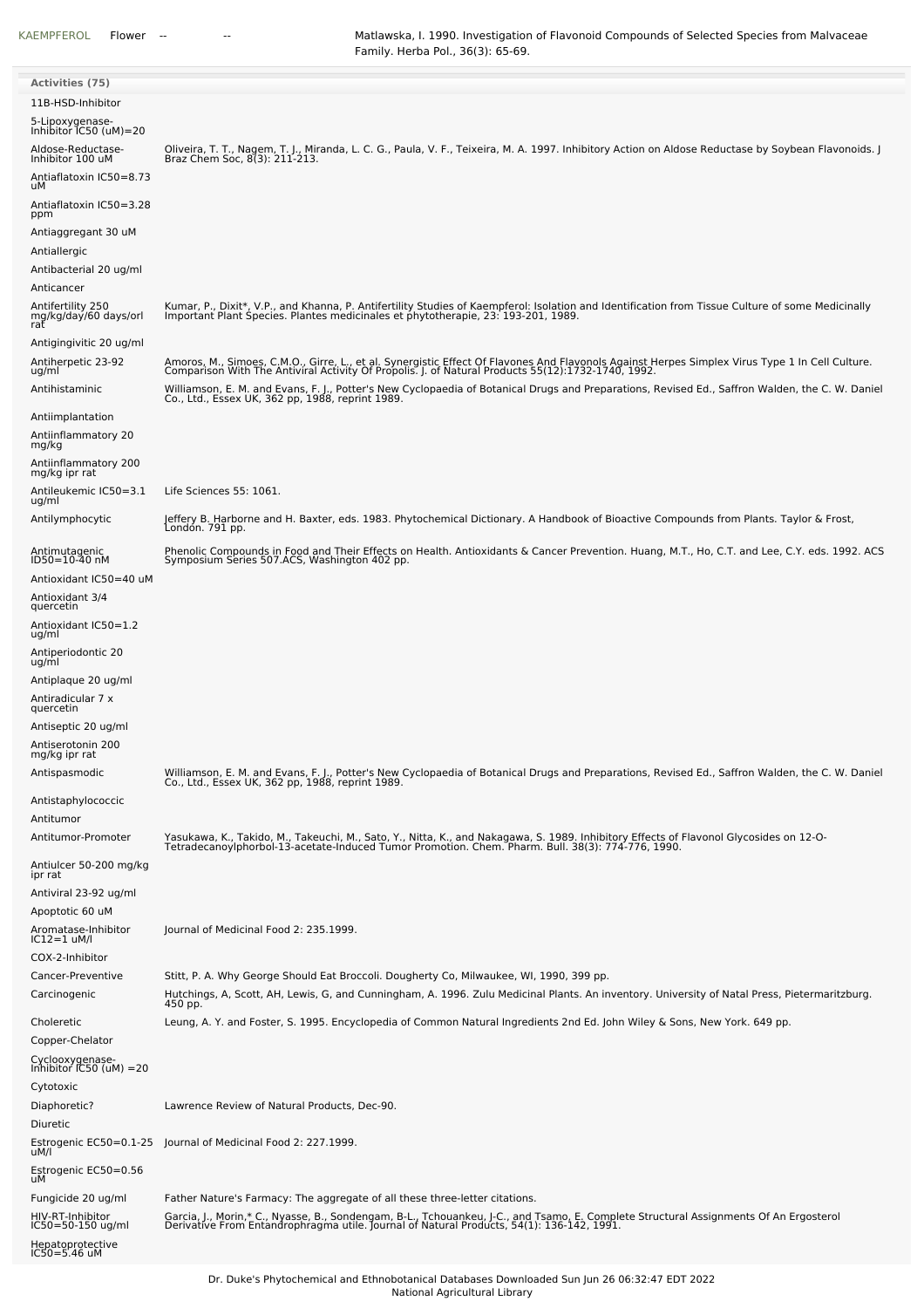| Hepatoprotective<br>IC50=1.30 ppm               |                                                                                                                                                                                                              |
|-------------------------------------------------|--------------------------------------------------------------------------------------------------------------------------------------------------------------------------------------------------------------|
| Hypotensive                                     |                                                                                                                                                                                                              |
| ICAM-1-Inhibitor                                |                                                                                                                                                                                                              |
| Inotropic                                       |                                                                                                                                                                                                              |
| lodothyronine-<br>Deiodinase-Inhibitor          | Jeffery B. Harborne and H. Baxter, eds. 1983. Phytochemical Dictionary. A Handbook of Bioactive Compounds from Plants. Taylor & Frost,<br>London. 791 pp.                                                    |
| JNK-Inhibitor                                   |                                                                                                                                                                                                              |
| Lipoxygenase-Inhibitor                          | Jeffery B. Harborne and H. Baxter, eds. 1983. Phytochemical Dictionary. A Handbook of Bioactive Compounds from Plants. Taylor & Frost,<br>London. 791 pp.                                                    |
| MAO-Inhibitor                                   |                                                                                                                                                                                                              |
| Mutagenic                                       |                                                                                                                                                                                                              |
| NO-Inhibitor IC50=13.9<br>uМ                    |                                                                                                                                                                                                              |
| Natriuretic                                     |                                                                                                                                                                                                              |
| Neuroprotective                                 |                                                                                                                                                                                                              |
| PAF-Inhibitor                                   |                                                                                                                                                                                                              |
| Pesticide                                       |                                                                                                                                                                                                              |
| Protisticide                                    | Meckes, M., Calzada, F., Tapia-Contreras, A., Cedillo-Rivera, R. 1999. Antiprotozoal Properties of Helianthemum glomeratum. Phytotherapy<br>Research, 13(2): 102-105.                                        |
| Quinone-Reductase-<br>Inducer 3 uM              |                                                                                                                                                                                                              |
| TNF-alpha-Inhibitor<br>$IC50 = 3.99$ uM         |                                                                                                                                                                                                              |
| Teratologic                                     |                                                                                                                                                                                                              |
| Topoisomerase-I-<br><b>Inhibitor</b>            | Santti, R., Makela, S., Strauss, L., Korman, J., Kostian, M. L. 1998. Phytoestrogens: Potential Endocrine Disruptors in Males. Toxicol Ind Health, 14:<br>223-237.                                           |
| Topoisomerase-II-<br>Inhibitor $IC50=8.1$ ug/ml | Constantinou, A., Mehta, R., Runyan, C., Rao, K., Vaughan, A., Moon, R. 1995. Flavonoids as DNA Topoisomerase Antagonists and Poisons:<br>Structure-Activity Relationships. J Natural Products, 58: 217-225. |
| Tyrosinase-Inhibitor<br>ID50=230 uM             |                                                                                                                                                                                                              |
| Uterotrophic EC50=0.1-<br>25 uM/l               | Journal of Medicinal Food 2: 227.1999.                                                                                                                                                                       |
| Vasodilator                                     |                                                                                                                                                                                                              |
| CAMP-<br>Phosphodiesterase-<br>Inhibitor        |                                                                                                                                                                                                              |
| iNOS-Inhibitor IC50=<br>$<$ 15 uM               |                                                                                                                                                                                                              |
| iNOS-Inhibitor<br>IC50=13.9 uM                  |                                                                                                                                                                                                              |
| LINOLEIC-ACID<br>Seed                           | 93175.0<br>$-0.12$<br>Wealth of India.<br>$\sim$                                                                                                                                                             |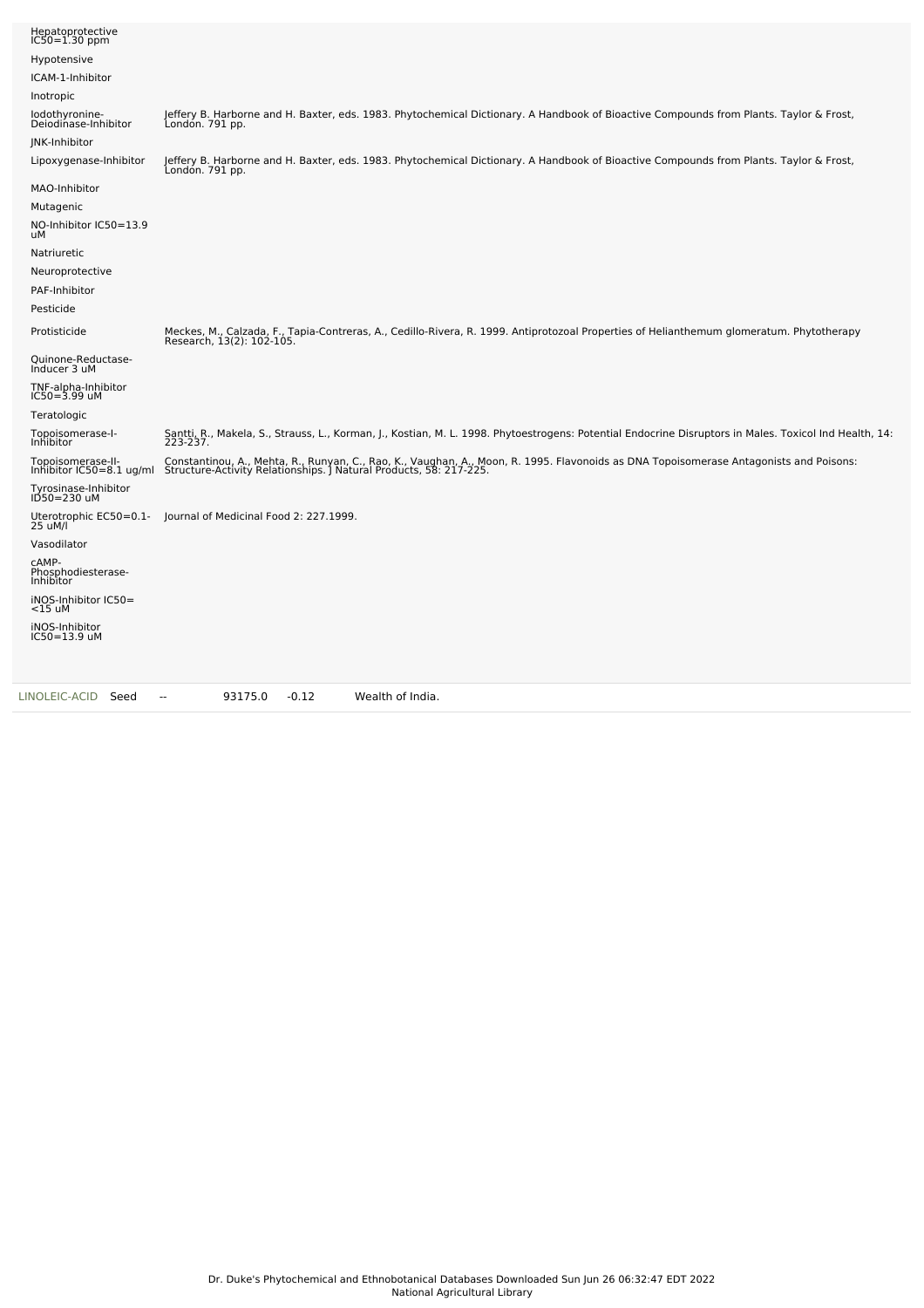| <b>Activities (27)</b>             |                                                                                                                                                           |
|------------------------------------|-----------------------------------------------------------------------------------------------------------------------------------------------------------|
| 5-Alpha-Reductase-Inhibitor        |                                                                                                                                                           |
| AntiMS                             | Economic & Medicinal Plant Research, 6: 189.                                                                                                              |
| Antiacne                           |                                                                                                                                                           |
| Antialopecic                       |                                                                                                                                                           |
| Antianaphylactic                   | Economic & Medicinal Plant Research, 6: 189.                                                                                                              |
| Antiandrogenic                     |                                                                                                                                                           |
| Antiarteriosclerotic               |                                                                                                                                                           |
| Antiarthritic                      | Economic & Medicinal Plant Research, 6: 189.                                                                                                              |
| Anticoronary                       | Jeffery B. Harborne and H. Baxter, eds. 1983. Phytochemical Dictionary. A Handbook of Bioactive Compounds from Plants. Taylor & Frost,<br>London. 791 pp. |
| Antieczemic                        | Economic & Medicinal Plant Research, 6: 189.                                                                                                              |
| Antifibrinolytic                   | Economic & Medicinal Plant Research, 1: 53.                                                                                                               |
| Antigranular                       |                                                                                                                                                           |
| Antihistaminic                     | Economic & Medicinal Plant Research, 6: 189.                                                                                                              |
| Antiinflammatory IC50=31<br>uМ     |                                                                                                                                                           |
| Antileukotriene-D4 IC50=31<br>uМ   |                                                                                                                                                           |
| Antimenorrhagic                    | Pizzorno, J.E. and Murray, M.T. 1985. A Textbook of Natural Medicine. John Bastyr College Publications, Seattle, Washington (Looseleaf).                  |
| Antiprostatitic                    | Pizzorno, J.E. and Murray, M.T. 1985. A Textbook of Natural Medicine. John Bastyr College Publications, Seattle, Washington (Looseleaf).                  |
| Cancer-Preventive                  | Stitt, P. A. Why George Should Eat Broccoli. Dougherty Co, Milwaukee, WI, 1990, 399 pp.                                                                   |
| Carcinogenic                       | Science News, 146: 421.                                                                                                                                   |
| Comedolytic                        |                                                                                                                                                           |
| Hepatoprotective                   |                                                                                                                                                           |
| Hypocholesterolemic                | Spiller, G. A. 1996 (Spiller, G. A. Ed. 1996. CRC Handbook of Lipids in Human Nutrition. CRC Press. Boca Raton, FL. 233 pp.)                              |
| Immunomodulator                    | Economic & Medicinal Plant Research, 6: 189.                                                                                                              |
| Insectifuge                        | Jacobson, M., Glossary of Plant-Derived Insect Deterrents, CRC Press, Inc., Boca Raton, FL, 213 p, 1990.                                                  |
| Metastatic                         | Science News, 146: 421.                                                                                                                                   |
| Nematicide                         | Nigg, H.N. and Seigler, D.S., eds. 1992. Phytochemical Resources for Medicine and Agriculture. Plenum Press, New York. 445 pp.                            |
| Propecic                           |                                                                                                                                                           |
| <b>MYRICETIN</b><br>Root<br>$\sim$ | Paszkowski, W. L., Kremer, R. J. 1988. Biological Activity and Tentative Identification of Flavonoid                                                      |

Components in Velvetleaf (Abutilon theophrasti Medik.) Seed Coats. J. Chem. Ecol., 14(7): 1573-1582.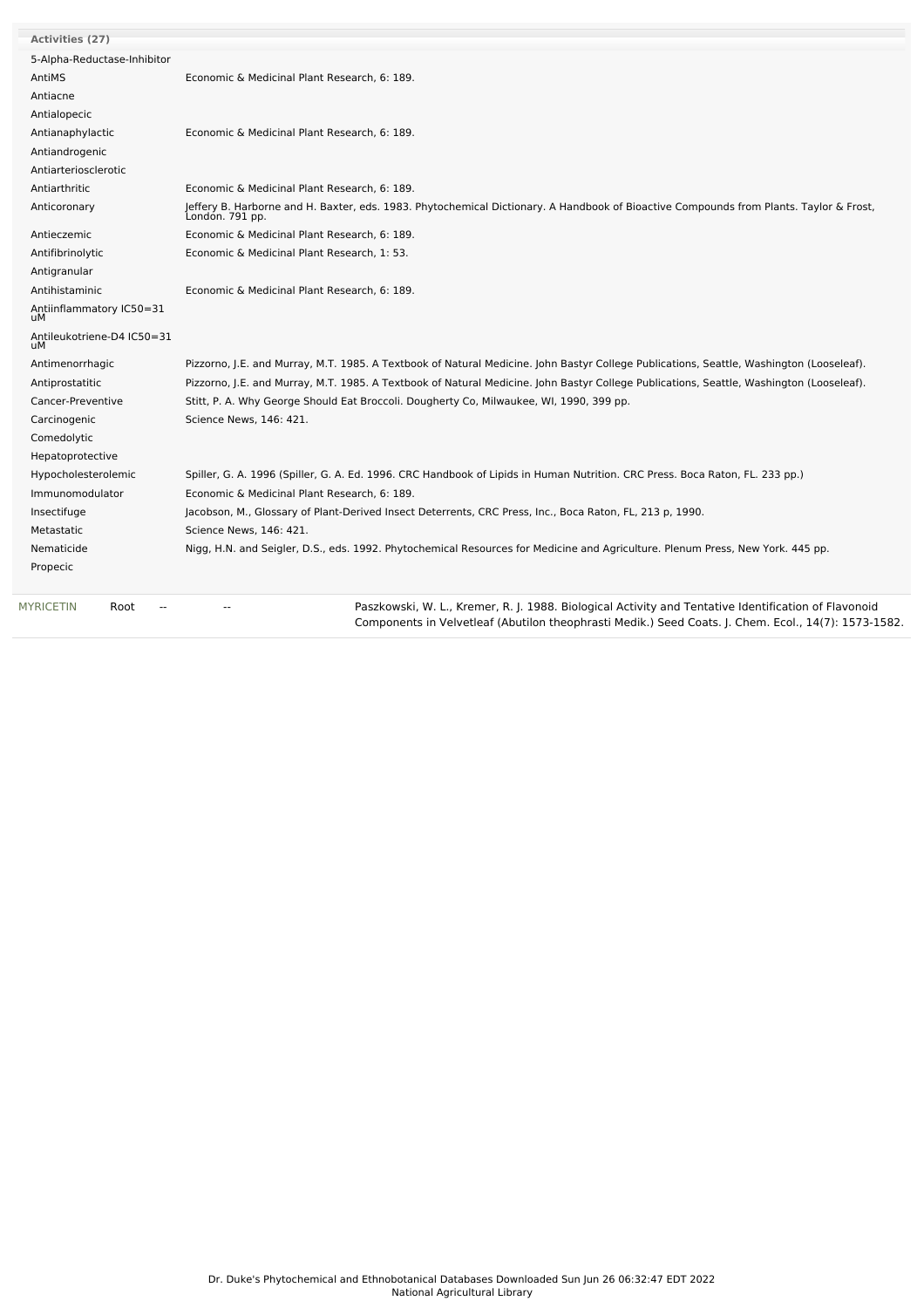| <b>Activities (34)</b>                           |                                                                                                                                                                                                                                  |
|--------------------------------------------------|----------------------------------------------------------------------------------------------------------------------------------------------------------------------------------------------------------------------------------|
| Allelochemic IC82=1 mM                           | Lydon, J. & Duke, S., The potential of pesticides from plants, pp. 1-41 in Craker, L. & Simon, J., eds, Herbs, Spices & Medicinal Plants: Recent<br>Advances in Botany, Horticulture, & Pharmacology, v. 4, Oryx Press, Phoenix, |
| AntiHIV                                          |                                                                                                                                                                                                                                  |
| Antiallergenic                                   |                                                                                                                                                                                                                                  |
| Antibacterial MIC=20-500<br>ug/ml                |                                                                                                                                                                                                                                  |
| Antifeedant IC52=<1,000<br>ppm diet              | Lydon, J. & Duke, S., The potential of pesticides from plants, pp. 1-41 in Craker, L. & Simon, J., eds, Herbs, Spices & Medicinal Plants: Recent<br>Advances in Botany, Horticulture, & Pharmacology, v. 4, Oryx Press, Phoenix, |
| Antigastric                                      |                                                                                                                                                                                                                                  |
| Antigingivitic MIC=20<br>ug/ml                   |                                                                                                                                                                                                                                  |
| Antigonadotrophic                                | Jeffery B. Harborne and H. Baxter, eds. 1983. Phytochemical Dictionary. A Handbook of Bioactive Compounds from Plants. Taylor & Frost,<br>Londón. 791 pp.                                                                        |
| Antihistaminic                                   |                                                                                                                                                                                                                                  |
| Antiinflammatory                                 | Oriental Materia Medica (three volumes by Dr. Hsu and collaborators)                                                                                                                                                             |
| Antimutagenic ID50=2-5<br>nМ                     | Phenolic Compounds in Food and Their Effects on Health. Antioxidants & Cancer Prevention. Huang, M.T., Ho, C.T. and Lee, C.Y. eds. 1992. ACS<br>Symposium Series 507.ACS, Washington 402 pp.                                     |
| Antioxidant IC99=200<br>ppm                      | Phenolic Compounds in Food and Their Effects on Health. Antioxidants & Cancer Prevention. Huang, M.T., Ho, C.T. and Lee, C.Y. eds. 1992. ACS<br>Symposium Series 507.ACS, Washington 402 pp.                                     |
| Antioxidant 1.4 uM                               |                                                                                                                                                                                                                                  |
| Antioxidant IC50=3.9<br>ug/ml                    |                                                                                                                                                                                                                                  |
| Antiperiodontic MIC=20<br>ug/ml                  |                                                                                                                                                                                                                                  |
| Antiplaque MIC=20 ug/ml                          |                                                                                                                                                                                                                                  |
| Antiseptic MIC=20 ug/ml                          |                                                                                                                                                                                                                                  |
| Antiviral                                        |                                                                                                                                                                                                                                  |
| Apoptotic 60 uM                                  |                                                                                                                                                                                                                                  |
| COMP-Inhibitor                                   | Dullo, A. G., et al. 1999. Efficacy of a green tea extract rich in catechin polyphenols and caffeine in increasing 24-h energy expenditure and fat<br>oxidation in humans. Am. J. Clinical Nutrition, 70: 1040-1045.             |
| Cancer-Preventive                                | Stitt, P. A. Why George Should Eat Broccoli. Dougherty Co, Milwaukee, WI, 1990, 399 pp.                                                                                                                                          |
| Candidicide MIC=150<br>ug/ml                     | Planta Medica, 57: A43, 1991.                                                                                                                                                                                                    |
| Diuretic                                         | Oriental Materia Medica (three volumes by Dr. Hsu and collaborators)                                                                                                                                                             |
| Hypoglycemic                                     | Economic & Medicinal Plant Research, 6: 170.                                                                                                                                                                                     |
| Larvistat IC50=2.6-3.5<br>mM/kg diet             | Lydon, J. & Duke, S., The potential of pesticides from plants, pp. 1-41 in Craker, L. & Simon, J., eds, Herbs, Spices & Medicinal Plants: Recent<br>Advances in Botany, Horticulture, & Pharmacology, v. 4, Oryx Press, Phoenix, |
| Lipoxygenase-Inhibitor                           | Jeffery B. Harborne and H. Baxter, eds. 1983. Phytochemical Dictionary. A Handbook of Bioactive Compounds from Plants. Taylor & Frost,<br>Londón. 791 pp.                                                                        |
| Mutagenic                                        | Nigg, H.N. and Seigler, D.S., eds. 1992. Phytochemical Resources for Medicine and Agriculture. Plenum Press, New York. 445 pp.                                                                                                   |
| Oxidase-Inhibitor                                | Jeffery B. Harborne and H. Baxter, eds. 1983. Phytochemical Dictionary. A Handbook of Bioactive Compounds from Plants. Taylor & Frost,<br>London. 791 pp.                                                                        |
| Pesticide                                        |                                                                                                                                                                                                                                  |
| Quinone-Reductase-<br>Inducer 36 uM              | Uda, Y., Price, K. R., Williamson, G., Rhodes, M. J. C. 1997. Induction of the Anticarcinogenic Marker Enzyme, Quinone Reductase, in Murine<br>Hepatoma Cells In Vitro by Flavonoids. Cancer Lett., 120 (2): 213-216.            |
| Topoisomerase-I-Inhibitor<br>$IC50 = 11.9$ ug/ml |                                                                                                                                                                                                                                  |
| Topoisomerase-II-<br>Inhibitor IC50=11.9 ug/ml   |                                                                                                                                                                                                                                  |
| Tyrosine-Kinase-Inhibitor                        | Economic & Medicinal Plant Research, 6: 170.                                                                                                                                                                                     |
| Vasodilator                                      |                                                                                                                                                                                                                                  |
| OLEIC-ACID<br>Seed<br>$\overline{\phantom{a}}$   | 22645.0<br>$-0.79$<br>Wealth of India.                                                                                                                                                                                           |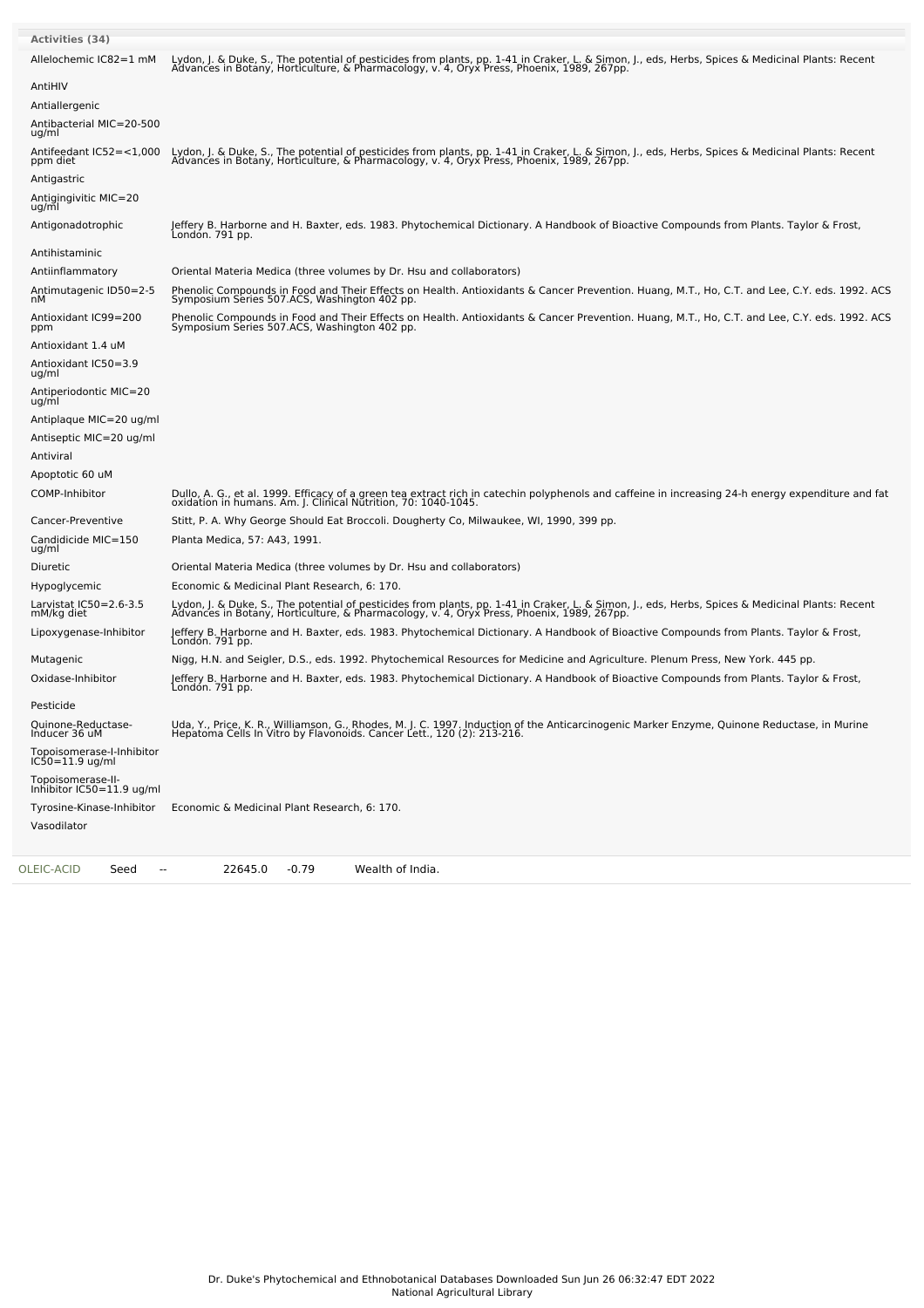| <b>Activities (18)</b>             |                                                                                                                                                                                                          |
|------------------------------------|----------------------------------------------------------------------------------------------------------------------------------------------------------------------------------------------------------|
| 5-Alpha-Reductase-<br>Inhibitor    |                                                                                                                                                                                                          |
| Allergenic                         |                                                                                                                                                                                                          |
| Alpha-Reductase-<br>Inhibitor      |                                                                                                                                                                                                          |
| Anemiagenic                        |                                                                                                                                                                                                          |
| Antialopecic                       |                                                                                                                                                                                                          |
| Antiandrogenic                     |                                                                                                                                                                                                          |
| Antiinflammatory<br>IC50=21 uM     |                                                                                                                                                                                                          |
| Antileukotriene-D4<br>$IC50=21$ uM |                                                                                                                                                                                                          |
| Cancer-Preventive                  | Stitt, P. A. Why George Should Eat Broccoli. Dougherty Co, Milwaukee, WI, 1990, 399 pp.                                                                                                                  |
| Choleretic 5 ml/man                |                                                                                                                                                                                                          |
| Dermatitigenic                     |                                                                                                                                                                                                          |
| FLavor FEMA 1-30                   | Aloe Research Council - Duke writeup of non-peer reviewd book by Coats and draft by Henry                                                                                                                |
|                                    |                                                                                                                                                                                                          |
| Hypocholesterolemic                | Spiller, G. A. 1996 (Spiller, G. A. Ed. 1996. CRC Handbook of Lipids in Human Nutrition. CRC Press. Boca Raton, FL. 233 pp.)                                                                             |
| Insectifuge                        | Jacobson, M., Glossary of Plant-Derived Insect Deterrents, CRC Press, Inc., Boca Raton, FL, 213 p, 1990.                                                                                                 |
| Irritant                           | Merck 11th Edition                                                                                                                                                                                       |
| Percutaneostimulant                | Seki, T., Toeda, C., Kawaguchi, T., Juni, K., Sugibayashi, K., and Morimoto, Y. 1990. Enhanced Transdermal Delivery of Zidovudine in Rats and<br>Human Skin. Chem. Pharm. Bull. 38(11): 3086-3089, 1990. |
| Perfumery                          | Aloe Research Council - Duke writeup of non-peer reviewd book by Coats and draft by Henry                                                                                                                |
| Propecic                           |                                                                                                                                                                                                          |
|                                    |                                                                                                                                                                                                          |
|                                    |                                                                                                                                                                                                          |

[PALMITIC-ACID](file:///phytochem/chemicals/show/13933) Seed -- 19595.0 -0.3 Wealth of India.

| <b>Activities (13)</b>          |                                                                                                                                                           |
|---------------------------------|-----------------------------------------------------------------------------------------------------------------------------------------------------------|
| 5-Alpha-Reductase-<br>Inhibitor |                                                                                                                                                           |
| Antialopecic                    |                                                                                                                                                           |
| Antiandrogenic                  |                                                                                                                                                           |
| Antifibrinolytic                | Economic & Medicinal Plant Research, 1: 53.                                                                                                               |
| Antioxidant IC40=60             |                                                                                                                                                           |
| FLavor FEMA 1                   | Aloe Research Council - Duke writeup of non-peer reviewd book by Coats and draft by Henry                                                                 |
| Hemolytic                       | Bisset, N.G., ed. 1994. Herbal Drugs and Phytopharmaceuticals. CRC Press. Boca Raton, FL. 566 pp.                                                         |
| Hypercholesterolemic            | Spiller, G. A. 1996 (Spiller, G. A. Ed. 1996. CRC Handbook of Lipids in Human Nutrition. CRC Press. Boca Raton, FL. 233 pp.)                              |
| Lubricant                       | Jeffery B. Harborne and H. Baxter, eds. 1983. Phytochemical Dictionary. A Handbook of Bioactive Compounds from Plants. Taylor & Frost,<br>Londón. 791 pp. |
| Nematicide                      | Nigg, H.N. and Seigler, D.S., eds. 1992. Phytochemical Resources for Medicine and Agriculture. Plenum Press, New York. 445 pp.                            |
| Pesticide                       |                                                                                                                                                           |
| Propecic                        |                                                                                                                                                           |
| Soap                            | Jeffery B. Harborne and H. Baxter, eds. 1983. Phytochemical Dictionary. A Handbook of Bioactive Compounds from Plants. Taylor & Frost,<br>Londón. 791 pp. |
|                                 |                                                                                                                                                           |

| <b>PROTEIN</b>   | Seed |        | 230000.0 231000.0 -0.02 |                                                                                                                                  |
|------------------|------|--------|-------------------------|----------------------------------------------------------------------------------------------------------------------------------|
| <b>OUERCETIN</b> | Leaf | $\sim$ | $\sim$                  | Matlawska, I. 1990. Investigation of Flavonoid Compounds of Selected Species from Malvaceae<br>Family. Herba Pol., 36(3): 65-69. |

| <b>Activities (176)</b>                               |                                                                                                                                                                                                                                                                          |
|-------------------------------------------------------|--------------------------------------------------------------------------------------------------------------------------------------------------------------------------------------------------------------------------------------------------------------------------|
| 11B-HSD-Inhibitor                                     |                                                                                                                                                                                                                                                                          |
| 5-Lipoxygenase-Inhibitor<br>IC50 (uM)=4               |                                                                                                                                                                                                                                                                          |
| ATPase-Inhibitor                                      | Nigg, H.N. and Seigler, D.S., eds. 1992. Phytochemical Resources for Medicine and Agriculture. Plenum Press, New York. 445 pp.                                                                                                                                           |
| Aldehyde-Oxidase-<br>Inhibitor IC70-96=10 uM          |                                                                                                                                                                                                                                                                          |
| Aldose-Reductase-<br>Inhibitor 100 uM                 |                                                                                                                                                                                                                                                                          |
| Aldose-Reductase-<br>Inhibitor 4 ug/ml                | Ichikawa, K., et al. 1991. Isolation and Structure Determination of Aldose Reductase Inhibitors from Traditional Thai Medicine, and Syntheses of<br>Their Derivatives. Sankyo Kenkyusho Nempo, 43: 99-110.                                                               |
| Aldose-Reductase-<br>Inhibitor IC50=0.84<br>ug/ml cow | Okada, Y, et al. 1995. Search for Naturally Occurring Substances to Prevent the Complications of Diabetes. II. Inhibitory Effect of Coumarin and<br>Flavonoid Derivatives on Bovine Lens Aldose Reductase and Rabbit Platelet Aggregation.Chem Pharm Bull43(8):1385-1387 |
| Aldose-Reductase-<br>Inhibitor IC50=0.344 uM          | Mao, X. M., Zhang, J. Q. 1993. Inhibition of Aldose Reductase by Extracts of Chinese Herbal Medicine. Zhongguo Zhongyao Zazhi, 18(10): 623-<br>624.                                                                                                                      |
| Allelochemic IC82=1 mM                                | Lydon, J. & Duke, S., The potential of pesticides from plants, pp. 1-41 in Craker, L. & Simon, J., eds, Herbs, Spices & Medicinal Plants: Recent<br>Advances in Botany, Horticulture, & Pharmacology, v. 4, Oryx Press, Phoenix,                                         |
| Allergenic                                            | Jeffery B. Harborne and H. Baxter, eds. 1983. Phytochemical Dictionary. A Handbook of Bioactive Compounds from Plants. Taylor & Frost,<br>Londón. 791 pp.                                                                                                                |
| Analgesic                                             |                                                                                                                                                                                                                                                                          |
| AntiCrohn's 400<br>mg/man/3x/day                      | Pizzorno, J.E. and Murray, M.T. 1985. A Textbook of Natural Medicine. John Bastyr College Publications, Seattle, Washington (Looseleaf).                                                                                                                                 |
| AntiGTF ID50=120 ug/ml                                |                                                                                                                                                                                                                                                                          |
| AntiHIV                                               |                                                                                                                                                                                                                                                                          |
|                                                       |                                                                                                                                                                                                                                                                          |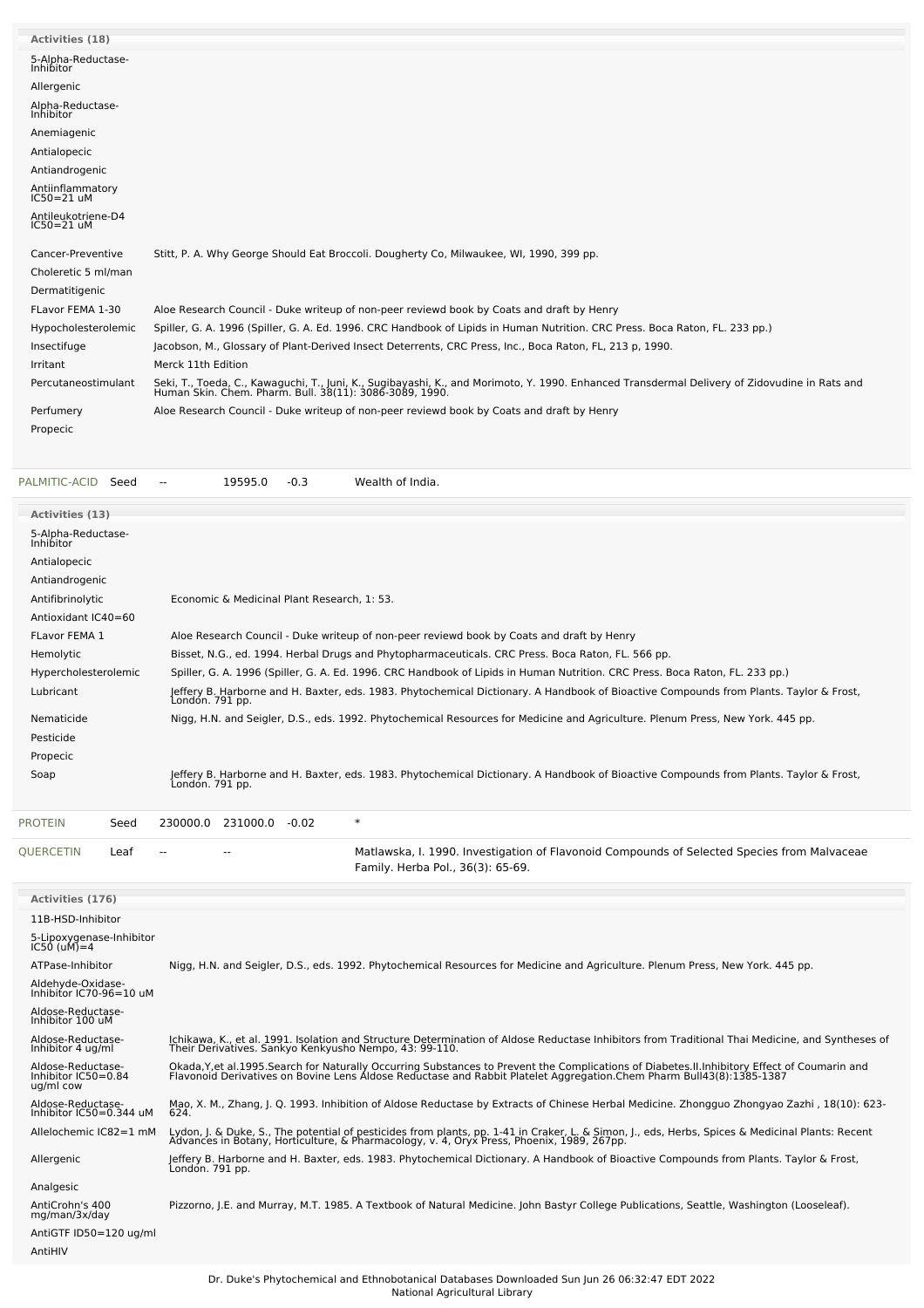| AntiPMS 500<br>mg/2x/day/wmn                | Pizzorno, J.E. and Murray, M.T. 1985. A Textbook of Natural Medicine. John Bastyr College Publications, Seattle, Washington (Looseleaf).                                                                                           |
|---------------------------------------------|------------------------------------------------------------------------------------------------------------------------------------------------------------------------------------------------------------------------------------|
| Antiaflatoxin IC50=25<br>uМ                 |                                                                                                                                                                                                                                    |
| Antiaflatoxin IC50=7.5                      |                                                                                                                                                                                                                                    |
| ppm<br>Antiaggregant IC50=55<br>uМ          | Economic & Medicinal Plant Research, 5: 333.                                                                                                                                                                                       |
| Antiaggregant 30 uM                         |                                                                                                                                                                                                                                    |
| Antiaging                                   |                                                                                                                                                                                                                                    |
| Antiallergic IC50=14 uM                     | Jim Duke's personal files.                                                                                                                                                                                                         |
| Antialzheimeran<br>Antianaphylactic         | Meli, R., Autore, G., Di Carlo, G., Capasso, F. Inhibitory Action of Quercetin on Intestinal Transit in Mice. Phytotherapy Research 4(5): 201, 1990.                                                                               |
| Antiangiogenic                              |                                                                                                                                                                                                                                    |
| Antiarthritic                               |                                                                                                                                                                                                                                    |
| Antiasthmatic IC50=14<br>uМ                 |                                                                                                                                                                                                                                    |
| Antiatherosclerotic                         |                                                                                                                                                                                                                                    |
| Antibacterial                               | Jeffery B. Harborne and H. Baxter, eds. 1983. Phytochemical Dictionary. A Handbook of Bioactive Compounds from Plants. Taylor & Frost,<br>London. 791 pp.                                                                          |
| Anticarcinomic (Breast)<br>$IC50=1.5$ uM    | Medline (post 1990 searches filed in my computer)                                                                                                                                                                                  |
| Anticariogenic ID50=120<br>ug/ml            |                                                                                                                                                                                                                                    |
| Anticataract                                |                                                                                                                                                                                                                                    |
| Anticolitic 400<br>mg/man/3x/day            | Pizzorno, J.E. and Murray, M.T. 1985. A Textbook of Natural Medicine. John Bastyr College Publications, Seattle, Washington (Looseleaf).                                                                                           |
| Anticomplementary                           |                                                                                                                                                                                                                                    |
| Anticystitic 1,000                          |                                                                                                                                                                                                                                    |
| mg/day/4 weeks<br>Antidepressant            |                                                                                                                                                                                                                                    |
| Antidermatitic                              | Pizzorno, J.E. and Murray, M.T. 1985. A Textbook of Natural Medicine. John Bastyr College Publications, Seattle, Washington (Looseleaf).                                                                                           |
| Antidiabetic                                |                                                                                                                                                                                                                                    |
| Antielastase IC50=0.8<br>ug/ml              |                                                                                                                                                                                                                                    |
| Antiencephalitic                            | Economic & Medicinal Plant Research, 5: 199.                                                                                                                                                                                       |
| Antiescherichic                             |                                                                                                                                                                                                                                    |
| Antiestrogenic                              |                                                                                                                                                                                                                                    |
| Antifeedant IC52=<br><1,000 ppm diet        | Lydon, J. & Duke, S., The potential of pesticides from plants, pp. 1-41 in Craker, L. & Simon, J., eds, Herbs, Spices & Medicinal Plants: Recent<br>Advances in Botany, Horticulture, & Pharmacology, v. 4, Oryx Press, Phoenix,   |
| Antifibrosarcomic                           |                                                                                                                                                                                                                                    |
| Antiflu                                     | Vlietinck, A.J. and Dommisse, R.A. eds. 1985. Advances in Medicinal Plant Research. Wiss. Verlag. Stuttgart.                                                                                                                       |
| Antigastric<br>Antigonadotropic             | Rastitel'nye Resursy, 21: 85.<br>Jeffery B. Harborne and H. Baxter, eds. 1983. Phytochemical Dictionary. A Handbook of Bioactive Compounds from Plants. Taylor & Frost,<br>Londón. 791 pp.                                         |
| Antihepatotoxic                             | Joyeux, M., Rolland, A., Fleurentin, J., Mortier, F., and Dorfman, P. 1989. Tert-Butyl Hydroperoxide-Induced Injury in Isolated Rat Hepatocytes: A<br>Model for Studying Anti-Hepatotoxic Crude Drugs. Planta Medica 56(2): 171-1  |
| Antiherpetic 48-150<br>ug/ml                |                                                                                                                                                                                                                                    |
| Antihistaminic IC50=<10<br>uМ               |                                                                                                                                                                                                                                    |
| Antihydrophobic                             | Vlietinck, A.J. and Dommisse, R.A. eds. 1985. Advances in Medicinal Plant Research. Wiss. Verlag. Stuttgart.                                                                                                                       |
| Antihypertensive<br>Antiinflammatory 20-150 | Huang, K. C. 1993. The Pharmacology of Chinese Herbs. CRC Press, Boca Raton, FL 388 pp.<br>Fitoterapia No.5-1990.                                                                                                                  |
| mg/kg                                       |                                                                                                                                                                                                                                    |
| Antileishmanic IC50=64                      | Economic & Medicinal Plant Research, 5: 225.                                                                                                                                                                                       |
| Antileukemic IC50=10<br>uМ                  |                                                                                                                                                                                                                                    |
| Antileukemic IC50=>10<br>ug/ml              | Life Sciences 55: 1061.                                                                                                                                                                                                            |
| Antileukemic 5.5-60 uM                      |                                                                                                                                                                                                                                    |
| Antileukotriene                             | Pizzorno, J.E. and Murray, M.T. 1985. A Textbook of Natural Medicine. John Bastyr College Publications, Seattle, Washington (Looseleaf).                                                                                           |
| Antilipoperoxidant<br>IC67=50               |                                                                                                                                                                                                                                    |
| Antimalarial IC50=1-6.4<br>ug/ml            | Medicinal and Poisonous Plants of the Tropics. Leeuwenberg, A.J.M., ed. Pudoc, Wageningen. 1987.                                                                                                                                   |
| Antimelanomic                               |                                                                                                                                                                                                                                    |
| Antimetastatic                              |                                                                                                                                                                                                                                    |
| Antimutagenic ID50=2-5<br>nМ                | Phenolic Compounds in Food and Their Effects on Health. Antioxidants & Cancer Prevention. Huang, M.T., Ho, C.T. and Lee, C.Y. eds. 1992. ACS<br>Symposium Series 507.ACS, Washington 402 pp.                                       |
| Antimutagenic<br>ID50=0.62 ug/ml            |                                                                                                                                                                                                                                    |
| Antimyocarditic                             | Economic & Medicinal Plant Research, 5: 199.                                                                                                                                                                                       |
| Antinitrosaminic<br>Antinociceptive         |                                                                                                                                                                                                                                    |
| Antioxidant IC96=300                        | Phenolic Compounds in Food and Their Effects on Health. Antioxidants & Cancer Prevention. Huang, M.T., Ho, C.T. and Lee, C.Y. eds. 1992. ACS                                                                                       |
| ppm                                         | Symposium Series 507.ACS, Washington 402 pp.                                                                                                                                                                                       |
| Antioxidant ED50=2.3<br>uМ                  | Seidel, V., Verholle, M., Malard, Y., Tillequin, F., Fruchart, J.C., Duriez, P., Bailleul, F., Teissier, E. 2000. Phenylpropanoids from Ballota nigra L.<br>Inhibit in vitro LDL Peroxidation. Phytotherapy Research, 14(2): 93-98 |

Dr. Duke's Phytochemical and Ethnobotanical Databases Downloaded Sun Jun 26 06:32:47 EDT 2022 National Agricultural Library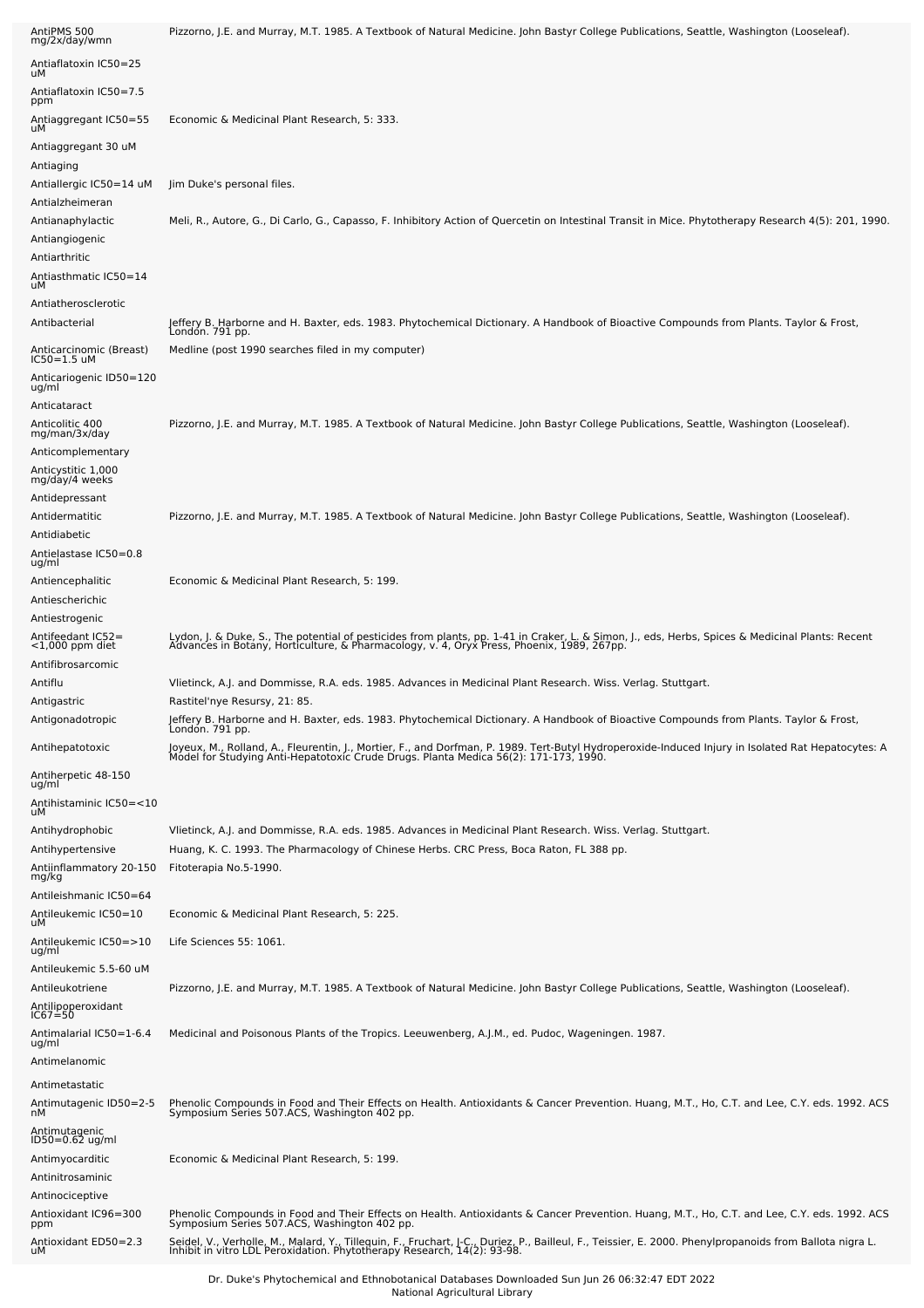| Antioxidant 4.7 x Vit. E                          |                                                                                                                                                                                                                                   |
|---------------------------------------------------|-----------------------------------------------------------------------------------------------------------------------------------------------------------------------------------------------------------------------------------|
| Antioxidant IC47=10 uM                            |                                                                                                                                                                                                                                   |
| Antipancreatitic                                  | Joseph, J., Nadeau, D. and Underwood, A. 2001. The Color Code. Hyperion, NY.                                                                                                                                                      |
| Antiperiodontal                                   | Pizzorno, J.E. and Murray, M.T. 1985. A Textbook of Natural Medicine. John Bastyr College Publications, Seattle, Washington (Looseleaf).                                                                                          |
| Antiperistaltic                                   |                                                                                                                                                                                                                                   |
| Antipermeability                                  |                                                                                                                                                                                                                                   |
| Antiperoxidant                                    | Planta Medica, 57: A110, 1991.                                                                                                                                                                                                    |
| Antipharyngitic                                   | Pizzorno, J.E. and Murray, M.T. 1985. A Textbook of Natural Medicine. John Bastyr College Publications, Seattle, Washington (Looseleaf).                                                                                          |
| Antiplaque                                        | Pizzorno, J.E. and Murray, M.T. 1985. A Textbook of Natural Medicine. John Bastyr College Publications, Seattle, Washington (Looseleaf).                                                                                          |
| -4.Antiplasmodial IC50=13<br>64                   |                                                                                                                                                                                                                                   |
| Antipodriac                                       |                                                                                                                                                                                                                                   |
| Antipolio                                         | Pizzorno, J.E. and Murray, M.T. 1985. A Textbook of Natural Medicine. John Bastyr College Publications, Seattle, Washington (Looseleaf).                                                                                          |
| Antiproliferant 10 nM                             |                                                                                                                                                                                                                                   |
| Antiprostanoid                                    |                                                                                                                                                                                                                                   |
| Antiprostatitic                                   | Joseph, J., Nadeau, D. and Underwood, A. 2001. The Color Code. Hyperion, NY.                                                                                                                                                      |
| Antipsoriac                                       | Pizzorno, J.E. and Murray, M.T. 1985. A Textbook of Natural Medicine. John Bastyr College Publications, Seattle, Washington (Looseleaf).                                                                                          |
| Antiradicular IC50=4.6<br>uМ                      | Planta Medica, 56(6): 695, 1990.                                                                                                                                                                                                  |
| Antispasmodic                                     |                                                                                                                                                                                                                                   |
| Antistreptococcic                                 |                                                                                                                                                                                                                                   |
| ID50=120 ug/ml                                    |                                                                                                                                                                                                                                   |
| Antithiamin                                       | Phenolic Compounds in Food and Their Effects on Health, 69.                                                                                                                                                                       |
| Antithrombic                                      |                                                                                                                                                                                                                                   |
| Antitrypanosomic<br>IC50=13                       |                                                                                                                                                                                                                                   |
| Antitumor 10 uM                                   |                                                                                                                                                                                                                                   |
| Antitumor (Bladder)                               |                                                                                                                                                                                                                                   |
| Antitumor (Breast)                                |                                                                                                                                                                                                                                   |
| Antitumor (Colon)                                 |                                                                                                                                                                                                                                   |
| Antitumor (Lung)                                  |                                                                                                                                                                                                                                   |
| Antitumor (Ovary)                                 |                                                                                                                                                                                                                                   |
| Antitumor (Skin) 20 uM                            |                                                                                                                                                                                                                                   |
| Antitumor-Promoter                                | Pizzorno, J.E. and Murray, M.T. 1985. A Textbook of Natural Medicine. John Bastyr College Publications, Seattle, Washington (Looseleaf).                                                                                          |
| Antiulcer                                         |                                                                                                                                                                                                                                   |
| Antiviral IC50=10 uM                              | Economic & Medicinal Plant Research, 5: 225.                                                                                                                                                                                      |
| Antiviral 48-150 ug/ml                            | Amoros, M., Simoes, C.M.O., Girre, L., et al. Synergistic Effect Of Flavones And Flavonols Against Herpes Simplex Virus Type 1 In Cell Culture.<br>Comparison With The Antiviral Activity Of Propolis. J. of Natural Products 55( |
|                                                   |                                                                                                                                                                                                                                   |
| Apoptotic 20-60 uM                                |                                                                                                                                                                                                                                   |
| Bacteristat 10 mg/ml                              |                                                                                                                                                                                                                                   |
| Bradycardiac                                      | Huang, K. C. 1993. The Pharmacology of Chinese Herbs. CRC Press, Boca Raton, FL 388 pp.                                                                                                                                           |
| COMT-Inhibitor                                    |                                                                                                                                                                                                                                   |
| COX-2-Inhibitor <40 uM                            |                                                                                                                                                                                                                                   |
| Calmodulin-Antagonist                             | Pizzorno, J.E. and Murray, M.T. 1985. A Textbook of Natural Medicine. John Bastyr College Publications, Seattle, Washington (Looseleaf).                                                                                          |
| Cancer-Preventive                                 | Stitt, P. A. Why George Should Eat Broccoli. Dougherty Co, Milwaukee, WI, 1990, 399 pp.                                                                                                                                           |
| Candidicide<br>Capillariprotective                | Merck 11th Edition                                                                                                                                                                                                                |
| Carcinogenic 40,000                               | Nigg, H.N. and Seigler, D.S., eds. 1992. Phytochemical Resources for Medicine and Agriculture. Plenum Press, New York. 445 pp.                                                                                                    |
| ppm (diet) mus                                    |                                                                                                                                                                                                                                   |
| Catabolic                                         |                                                                                                                                                                                                                                   |
| Copper-Chelator                                   |                                                                                                                                                                                                                                   |
| Cyclooxygenase-Inhibitor                          |                                                                                                                                                                                                                                   |
| Cytochrome-P450-1A2-                              |                                                                                                                                                                                                                                   |
| Inhibitor                                         |                                                                                                                                                                                                                                   |
| Cytotoxic ED50=70<br>ug/ml                        | Matsukawa, Y., et al. The Effect of Quercetin and Other Flavonoids on Cell Cycle Progresssion and Growth of Human Gastric Cancer Cells. Planta<br>Medica, 56(6): 677, 1990.                                                       |
| Cytotoxic IC82=100                                | Planta Medica, 57: A113, 1991.                                                                                                                                                                                                    |
| ug/ml                                             |                                                                                                                                                                                                                                   |
| Deiodinase-Inhibitor                              | Jim Duke's personal files.                                                                                                                                                                                                        |
| Diaphoretic?<br>Differentiator 5.5 uM             | Lawrence Review of Natural Products, Dec-90.                                                                                                                                                                                      |
| Estrogenic 10% genistein                          |                                                                                                                                                                                                                                   |
| Fungicide                                         |                                                                                                                                                                                                                                   |
|                                                   |                                                                                                                                                                                                                                   |
| Glucosyl-Transferase-<br>Inhibitor ID50=120 ug/ml |                                                                                                                                                                                                                                   |
| HIV-RT-Inhibitor IC50=<1<br>ug/ml                 | Nakane, H., Fukushima, M., and Ono*, K. Differential Inhibition Of Reverse Transcriptase And Various DNA Polymerases By Digallic Acid And Its<br>Derivatives. Journal of Natural Products, 53(5): 1234-1240, 1990.                |
| Hemostat                                          | Huang, K. C. 1993. The Pharmacology of Chinese Herbs. CRC Press, Boca Raton, FL 388 pp.                                                                                                                                           |
| Hepatomagenic 5,000                               |                                                                                                                                                                                                                                   |
| ppm (diet) rat                                    | Phenolic Compounds in Food and Their Effects on Health. Antioxidants & Cancer Prevention. Huang, M.T., Ho, C.T. and Lee, C.Y. eds. 1992. ACS<br>Symposium Series 507.ACS, Washington 402 pp.                                      |
| Hepatoprotective                                  |                                                                                                                                                                                                                                   |
| Hypoglycemic 100 mg/kg<br>orl rat                 | Ivorra, M.D., Paya, M., and Villar, A. 1989. A Review of Natural Products and Plants as Potential Antidiabetic Drugs. Journal of<br>Ethnopharmacology, 27: 243-275, 1989.                                                         |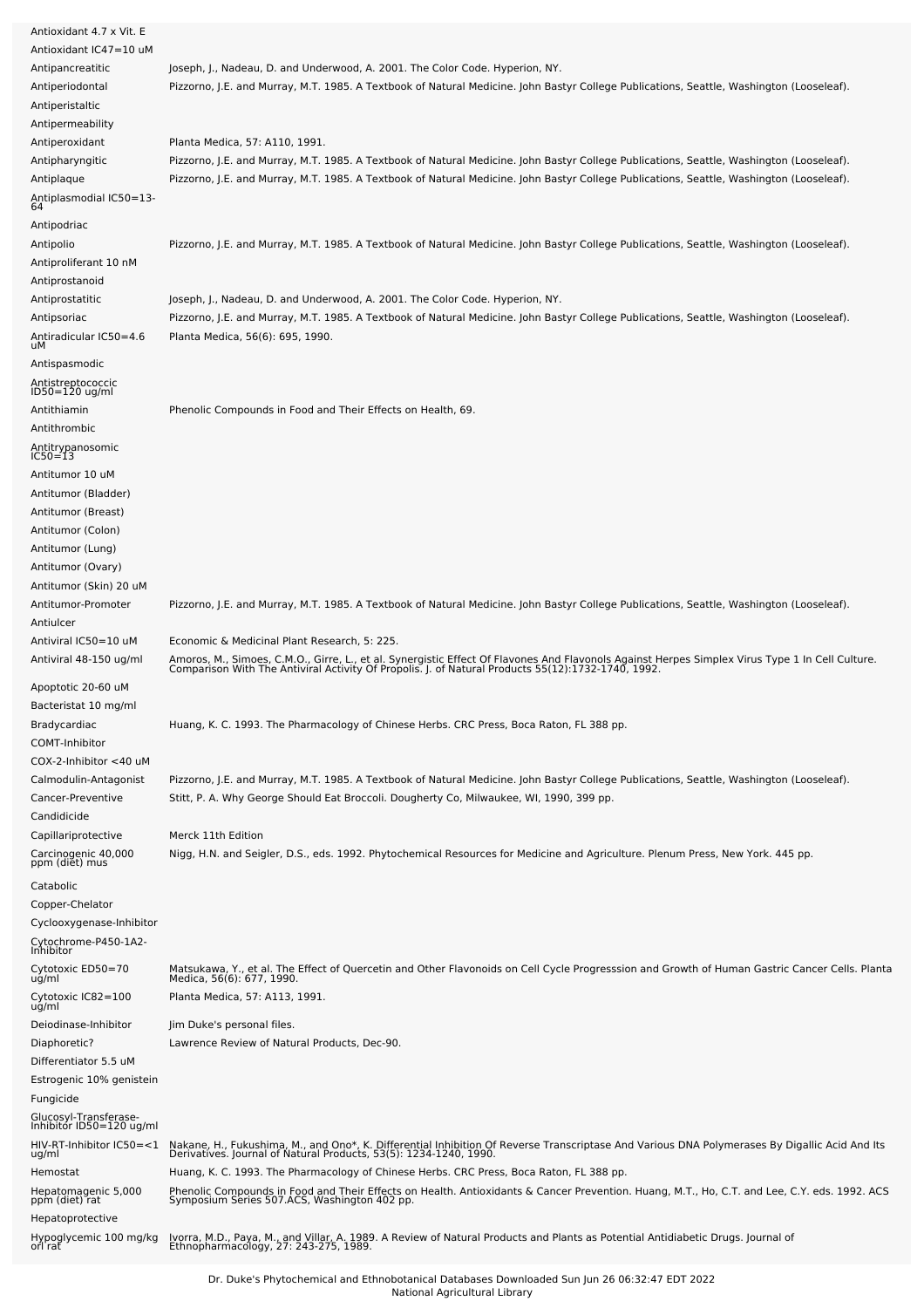| Inotropic                                            |                                                                                                                                                                                                                                   |
|------------------------------------------------------|-----------------------------------------------------------------------------------------------------------------------------------------------------------------------------------------------------------------------------------|
| Insulinogenic                                        | Pizzorno, J.E. and Murray, M.T. 1985. A Textbook of Natural Medicine. John Bastyr College Publications, Seattle, Washington (Looseleaf).                                                                                          |
| Juvabional                                           | Lydon, J. & Duke, S., The potential of pesticides from plants, pp. 1-41 in Craker, L. & Simon, J., eds, Herbs, Spices & Medicinal Plants: Recent<br>Advances in Botany, Horticulture, & Pharmacology, v. 4, Oryx Press, Phoenix,  |
| Larvistat 8,000 ppm diet                             | Lydon, J. & Duke, S., The potential of pesticides from plants, pp. 1-41 in Craker, L. & Simon, J., eds, Herbs, Spices & Medicinal Plants: Recent<br>Advances in Botany, Horticulture, & Pharmacology, v. 4, Oryx Press, Phoenix,  |
| Lipoxygenase-Inhibitor<br>IC11=1.25 mM               | Oszmianski, J. and Lee, C.Y. 1990. Inhibitory Effect of Phenolics on Carotene Bleaching in Vegetables. J. Agric. Food Chem. 38: 688-690.                                                                                          |
| Lipoxygenase-Inhibitor<br>IC50=0.1-5 uM              |                                                                                                                                                                                                                                   |
| MAO-A-Inhibitor                                      |                                                                                                                                                                                                                                   |
| MMP-9-Inhibitor 20 uM                                |                                                                                                                                                                                                                                   |
| Mast-Cell-Stabilizer                                 |                                                                                                                                                                                                                                   |
| Metal-Chelator (Copper)                              | Seidel, V., Verholle, M., Malard, Y., Tillequin, F., Fruchart, J-C., Duriez, P., Bailleul, F., Teissier, E. 2000. Phenylpropanoids from Ballota nigra L.<br>Inhibit in vitro LDL Peroxidation. Phytotherapy Research, 14(2): 93-9 |
| Metalloproteinase-<br>Inhibitor IC50=>42 uM          |                                                                                                                                                                                                                                   |
| Mutagenic                                            |                                                                                                                                                                                                                                   |
| NADH-Oxidase-Inhibitor                               |                                                                                                                                                                                                                                   |
| NEP-Inhibitor IC50=>42<br>uМ                         |                                                                                                                                                                                                                                   |
| NF-kB-Inhibitor                                      |                                                                                                                                                                                                                                   |
| NO-Inhibitor IC>50=125<br>uМ                         |                                                                                                                                                                                                                                   |
| NO-Inhibitor IC50=20 uM                              |                                                                                                                                                                                                                                   |
| NO-Synthase-Inhibitor 5-<br>50 uM                    |                                                                                                                                                                                                                                   |
| Neuroprotective 5-25 uM                              |                                                                                                                                                                                                                                   |
| Ornithine-Decarboxylase-<br>Inhibitor <10 uM         |                                                                                                                                                                                                                                   |
| P450-Inducer 5 uM                                    | Father Nature's Farmacy: The aggregate of all these three-letter citations.                                                                                                                                                       |
| P450-Inhibitor 50-100 uM                             | Father Nature's Farmacy: The aggregate of all these three-letter citations.                                                                                                                                                       |
| PGE2-Inhibitor                                       |                                                                                                                                                                                                                                   |
| PTK-Inhibitor 0.4-24 uM                              |                                                                                                                                                                                                                                   |
| Pesticide<br>Phospholipase-Inhibitor                 |                                                                                                                                                                                                                                   |
| Plasmodicide                                         | Neuwinger, H. D. 1996. African Ethnobotany - Poisons and Drugs. Chapman & Hall, New York. 941 pp.                                                                                                                                 |
| Proliferant                                          |                                                                                                                                                                                                                                   |
| Prostaglandin-Synthesis-<br>Inhibitor 40 ug/ml       | Ibewuike, J. C., Ogungbamila, F. O., Ogundaini, A. O., Okeke, I. N., Bohlin, L. 1997. Antiinflammatory and Antibacterial Activities of C-<br>methylflavonol from Piliostigma thonningii. Phytotherapy Research, 11(4): 281-284.   |
| Protein-Kinase-C-<br>Inhibitor                       | Naim, M., Zehavi, U., Nagy, S., and Rouseff, R.L. Hydroxycinnamic Acids as Off-Flavor Precursors in Citrus Fruits and Their Products. Phenolic<br>Compounds in Food and Their Effects on Health, Ch.14.                           |
| Quinone-Reductase-<br>Inducer 6 uM                   | Uda, Y., Price, K. R., Williamson, G., Rhodes, M. J. C. 1997. Induction of the Anticarcinogenic Marker Enzyme, Quinone Reductase, in Murine<br>Hepatoma Cells In Vitro by Flavonoids. Cancer Lett., 120 (2): 213-216.             |
| Quinone-Reductase-<br>Inducer 13 uM                  |                                                                                                                                                                                                                                   |
| TNF-alpha-Inhibitor<br>$IC50 = 3.11$ uM              |                                                                                                                                                                                                                                   |
| Teratologic                                          |                                                                                                                                                                                                                                   |
| Topoisomerase-I-<br>Inhibitor IC50=12.8              |                                                                                                                                                                                                                                   |
| ug/ml                                                |                                                                                                                                                                                                                                   |
|                                                      |                                                                                                                                                                                                                                   |
| Topoisomerase-I-<br>Inhibitor IC50=42 uM             |                                                                                                                                                                                                                                   |
| Topoisomerase-II-<br>Inhibitor $IC50=1-6.9$<br>ug/ml |                                                                                                                                                                                                                                   |
| Topoisomerase-II-<br>Inhibitor IC50=23-40 uM         |                                                                                                                                                                                                                                   |
| Tumorigenic 0.1% diet<br>orl rat/yr                  | Jim Duke's personal files.                                                                                                                                                                                                        |
| Tyrosinase-Inhibitor<br>ID50=70 uM                   |                                                                                                                                                                                                                                   |
| Tyrosine-Kinase-Inhibitor                            | Economic & Medicinal Plant Research, 6: 170.                                                                                                                                                                                      |
| VEGF-Inhibitor                                       |                                                                                                                                                                                                                                   |
| Vasodilator                                          |                                                                                                                                                                                                                                   |
| Xanthine-Oxidase-<br>Inhibitor IC50=>0.4<br>ug/ml    | Chem. & Pharm. Bull. 38: 1772.                                                                                                                                                                                                    |
| Xanthine-Oxidase-<br>Inhibitor IC50=10.6<br>ug/ml    |                                                                                                                                                                                                                                   |
| Xanthine-Oxidase-<br>Inhibitor 3.1 uM                |                                                                                                                                                                                                                                   |
| CAMP-<br>Phosphodiesterase-<br>Inhibitor             | Pizzorno, J.E. and Murray, M.T. 1985. A Textbook of Natural Medicine. John Bastyr College Publications, Seattle, Washington (Looseleaf).                                                                                          |
| iNOS-Inhibitor IC50=20<br>uМ                         |                                                                                                                                                                                                                                   |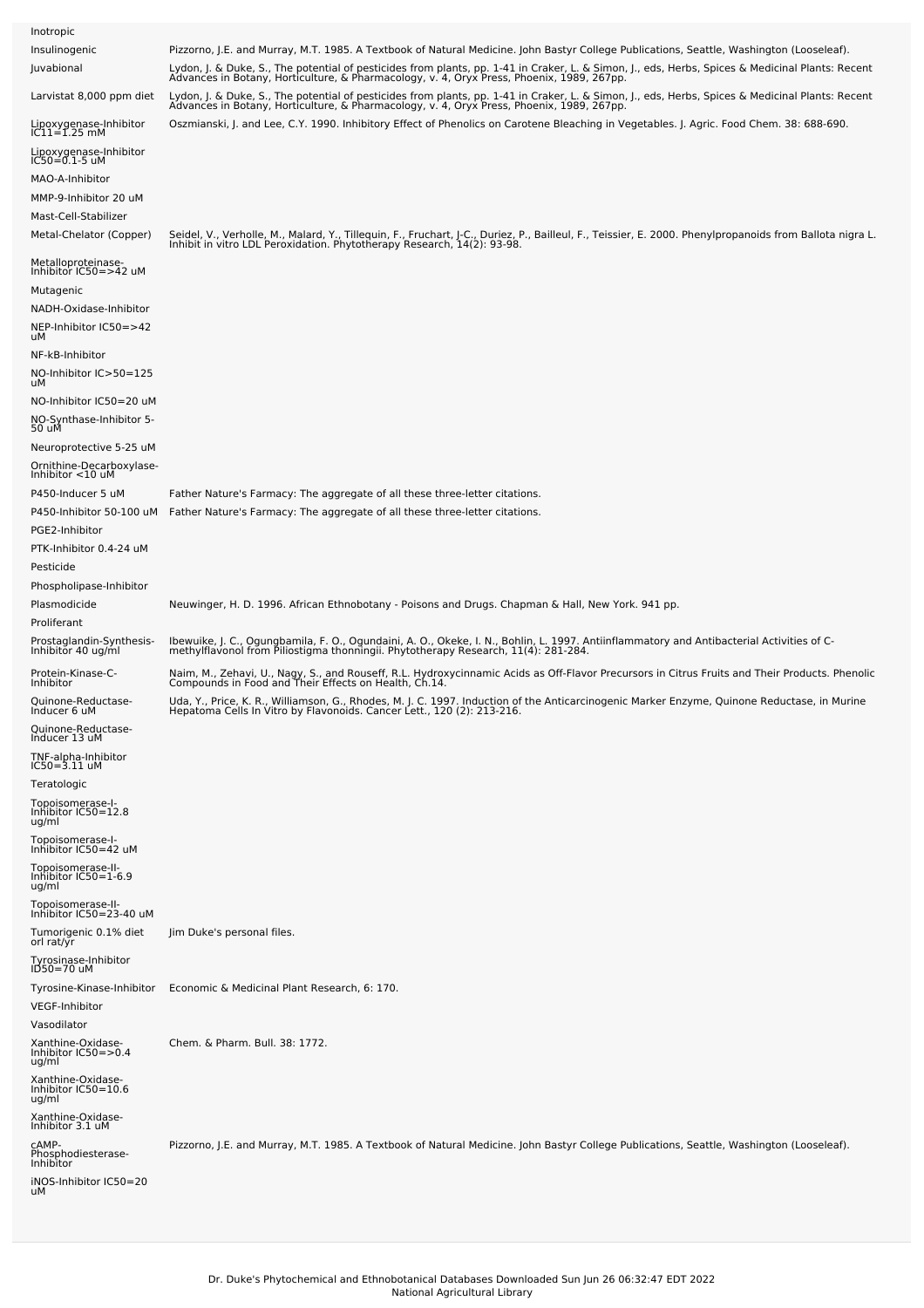| <b>Activities (176)</b>                               |                                                                                                                                                                                                                                                                    |
|-------------------------------------------------------|--------------------------------------------------------------------------------------------------------------------------------------------------------------------------------------------------------------------------------------------------------------------|
| 11B-HSD-Inhibitor                                     |                                                                                                                                                                                                                                                                    |
| 5-Lipoxygenase-Inhibitor<br>$IC50$ (uM) = 4           |                                                                                                                                                                                                                                                                    |
| ATPase-Inhibitor                                      | Nigg, H.N. and Seigler, D.S., eds. 1992. Phytochemical Resources for Medicine and Agriculture. Plenum Press, New York. 445 pp.                                                                                                                                     |
| Aldehyde-Oxidase-<br>Inhibitor IC70-96=10 uM          |                                                                                                                                                                                                                                                                    |
| Aldose-Reductase-<br>Inhibitor 100 uM                 |                                                                                                                                                                                                                                                                    |
| Aldose-Reductase-<br>Inhibitor 4 ug/ml                | Ichikawa, K., et al. 1991. Isolation and Structure Determination of Aldose Reductase Inhibitors from Traditional Thai Medicine, and Syntheses of<br>Their Derivatives. Sankyo Kenkyusho Nempo, 43: 99-110.                                                         |
| Aldose-Reductase-<br>Inhibitor IC50=0.84<br>ug/ml cow | Okada,Y,et al.1995.Search for Naturally Occurring Substances to Prevent the Complications of Diabetes.II.Inhibitory Effect of Coumarin and<br>Flavonoid Derivatives on Bovine Lens Aldose Reductase and Rabbit Platelet Aggregation.Chem Pharm Bull43(8):1385-1387 |
| Aldose-Reductase-<br>Inhibitor IC50=0.344 uM          | Mao, X. M., Zhang, J. Q. 1993. Inhibition of Aldose Reductase by Extracts of Chinese Herbal Medicine. Zhongguo Zhongyao Zazhi , 18(10): 623-<br>624.                                                                                                               |
| Allelochemic IC82=1 mM                                | Lydon, J. & Duke, S., The potential of pesticides from plants, pp. 1-41 in Craker, L. & Simon, J., eds, Herbs, Spices & Medicinal Plants: Recent<br>Advances in Botany, Horticulture, & Pharmacology, v. 4, Oryx Press, Phoenix, 1989, 267pp.                      |
| Allergenic                                            | Jeffery B. Harborne and H. Baxter, eds. 1983. Phytochemical Dictionary. A Handbook of Bioactive Compounds from Plants. Taylor & Frost,<br>London. 791 pp.                                                                                                          |
| Analgesic                                             |                                                                                                                                                                                                                                                                    |
| AntiCrohn's 400                                       | Pizzorno, J.E. and Murray, M.T. 1985. A Textbook of Natural Medicine. John Bastyr College Publications, Seattle, Washington (Looseleaf).                                                                                                                           |
| mg/man/3x/day                                         |                                                                                                                                                                                                                                                                    |
| AntiGTF ID50=120 ug/ml<br>AntiHIV                     |                                                                                                                                                                                                                                                                    |
| AntiPMS 500                                           | Pizzorno, J.E. and Murray, M.T. 1985. A Textbook of Natural Medicine. John Bastyr College Publications, Seattle, Washington (Looseleaf).                                                                                                                           |
| mg/2x/day/wmn                                         |                                                                                                                                                                                                                                                                    |
| Antiaflatoxin IC50=25<br>uМ                           |                                                                                                                                                                                                                                                                    |
| Antiaflatoxin IC50=7.5<br>ppm                         |                                                                                                                                                                                                                                                                    |
| Antiaggregant IC50=55<br>uМ                           | Economic & Medicinal Plant Research, 5: 333.                                                                                                                                                                                                                       |
| Antiaggregant 30 uM                                   |                                                                                                                                                                                                                                                                    |
| Antiaging                                             |                                                                                                                                                                                                                                                                    |
| Antiallergic IC50=14 uM                               | Jim Duke's personal files.                                                                                                                                                                                                                                         |
| Antialzheimeran                                       |                                                                                                                                                                                                                                                                    |
| Antianaphylactic                                      | Meli, R., Autore, G., Di Carlo, G., Capasso, F. Inhibitory Action of Quercetin on Intestinal Transit in Mice. Phytotherapy Research 4(5): 201, 1990.                                                                                                               |
| Antiangiogenic                                        |                                                                                                                                                                                                                                                                    |
| Antiarthritic                                         |                                                                                                                                                                                                                                                                    |
| Antiasthmatic IC50=14<br>uМ                           |                                                                                                                                                                                                                                                                    |
| Antiatherosclerotic                                   |                                                                                                                                                                                                                                                                    |
| Antibacterial                                         | Jeffery B. Harborne and H. Baxter, eds. 1983. Phytochemical Dictionary. A Handbook of Bioactive Compounds from Plants. Taylor & Frost,<br>London. 791 pp.                                                                                                          |
| Anticarcinomic (Breast)<br>$IC50=1.5$ uM              | Medline (post 1990 searches filed in my computer)                                                                                                                                                                                                                  |
| Anticariogenic ID50=120                               |                                                                                                                                                                                                                                                                    |
| ug/ml                                                 |                                                                                                                                                                                                                                                                    |
| Anticataract                                          |                                                                                                                                                                                                                                                                    |
| Anticolitic 400<br>mg/man/3x/day                      | Pizzorno, J.E. and Murray, M.T. 1985. A Textbook of Natural Medicine. John Bastyr College Publications, Seattle, Washington (Looseleaf).                                                                                                                           |
| Anticomplementary                                     |                                                                                                                                                                                                                                                                    |
| Anticystitic 1,000<br>mg/day/4 weeks                  |                                                                                                                                                                                                                                                                    |
| Antidepressant                                        |                                                                                                                                                                                                                                                                    |
| Antidermatitic                                        | Pizzorno, J.E. and Murray, M.T. 1985. A Textbook of Natural Medicine. John Bastyr College Publications, Seattle, Washington (Looseleaf).                                                                                                                           |
| Antidiabetic                                          |                                                                                                                                                                                                                                                                    |
| Antielastase IC50=0.8<br>ug/ml                        |                                                                                                                                                                                                                                                                    |
| Antiencephalitic                                      | Economic & Medicinal Plant Research, 5: 199.                                                                                                                                                                                                                       |
| Antiescherichic                                       |                                                                                                                                                                                                                                                                    |
| Antiestrogenic                                        |                                                                                                                                                                                                                                                                    |
| Antifeedant IC52=<br>$<$ 1,000 ppm diet               | Lydon, J. & Duke, S., The potential of pesticides from plants, pp. 1-41 in Craker, L. & Simon, J., eds, Herbs, Spices & Medicinal Plants: Recent<br>Advances in Botany, Horticulture, & Pharmacology, v. 4, Oryx Press, Phoenix,                                   |
| Antifibrosarcomic                                     |                                                                                                                                                                                                                                                                    |
| Antiflu                                               | Vlietinck, A.J. and Dommisse, R.A. eds. 1985. Advances in Medicinal Plant Research. Wiss. Verlag. Stuttgart.                                                                                                                                                       |
| Antigastric                                           | Rastitel'nye Resursy, 21: 85.                                                                                                                                                                                                                                      |
| Antigonadotropic                                      | Jeffery B. Harborne and H. Baxter, eds. 1983. Phytochemical Dictionary. A Handbook of Bioactive Compounds from Plants. Taylor & Frost,<br>Londón. 791 pp.                                                                                                          |
| Antihepatotoxic                                       | Joyeux, M., Rolland, A., Fleurentin, J., Mortier, F., and Dorfman, P. 1989. Tert-Butyl Hydroperoxide-Induced Injury in Isolated Rat Hepatocytes: A<br>Model for Studying Anti-Hepatotoxic Crude Drugs. Planta Medica 56(2): 171-173, 1990.                         |
| Antiherpetic 48-150<br>ug/ml                          |                                                                                                                                                                                                                                                                    |
| Antihistaminic IC50=<10<br>uМ                         |                                                                                                                                                                                                                                                                    |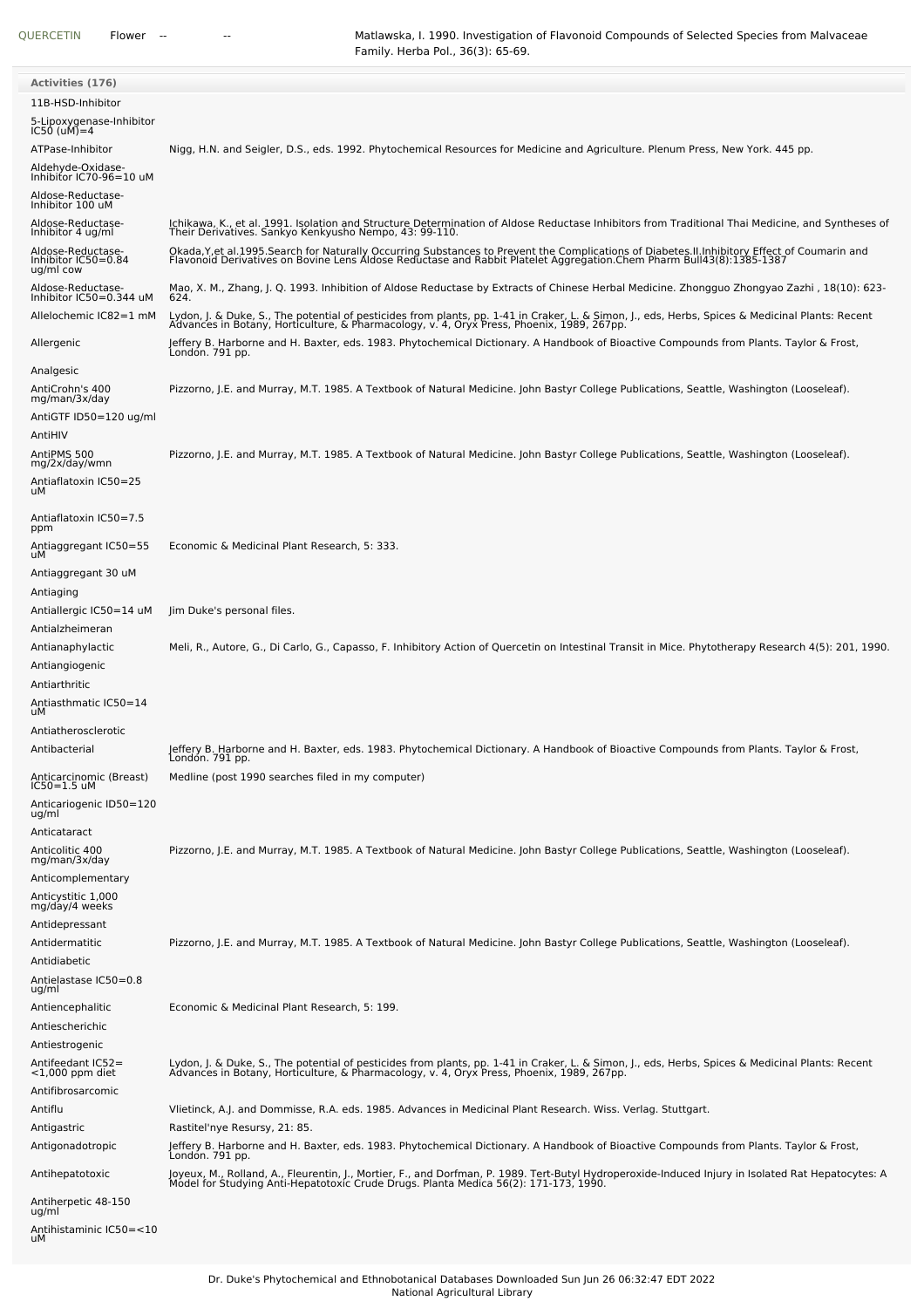| Antihydrophobic                                      | Vlietinck, A.J. and Dommisse, R.A. eds. 1985. Advances in Medicinal Plant Research. Wiss. Verlag. Stuttgart.                                                                                                                                                                         |
|------------------------------------------------------|--------------------------------------------------------------------------------------------------------------------------------------------------------------------------------------------------------------------------------------------------------------------------------------|
| Antihypertensive                                     | Huang, K. C. 1993. The Pharmacology of Chinese Herbs. CRC Press, Boca Raton, FL 388 pp.                                                                                                                                                                                              |
| Antiinflammatory 20-150<br>mg/kg                     | Fitoterapia No.5-1990.                                                                                                                                                                                                                                                               |
| Antileishmanic IC50=64<br>Antileukemic IC50=10<br>uМ | Economic & Medicinal Plant Research, 5: 225.                                                                                                                                                                                                                                         |
| Antileukemic IC50=>10<br>ug/ml                       | Life Sciences 55: 1061.                                                                                                                                                                                                                                                              |
| Antileukemic 5.5-60 uM                               |                                                                                                                                                                                                                                                                                      |
| Antileukotriene<br>Antilipoperoxidant<br>IC67=50     | Pizzorno, J.E. and Murray, M.T. 1985. A Textbook of Natural Medicine. John Bastyr College Publications, Seattle, Washington (Looseleaf).                                                                                                                                             |
| Antimalarial IC50=1-6.4<br>ug/ml                     | Medicinal and Poisonous Plants of the Tropics. Leeuwenberg, A.J.M., ed. Pudoc, Wageningen. 1987.                                                                                                                                                                                     |
| Antimelanomic                                        |                                                                                                                                                                                                                                                                                      |
| Antimetastatic                                       |                                                                                                                                                                                                                                                                                      |
| Antimutagenic ID50=2-5<br>nМ<br>Antimutagenic        | Phenolic Compounds in Food and Their Effects on Health. Antioxidants & Cancer Prevention. Huang, M.T., Ho, C.T. and Lee, C.Y. eds. 1992. ACS<br>Symposium Series 507.ACS, Washington 402 pp.                                                                                         |
| ID50=0.62 ug/ml                                      |                                                                                                                                                                                                                                                                                      |
| Antimyocarditic                                      | Economic & Medicinal Plant Research, 5: 199.                                                                                                                                                                                                                                         |
| Antinitrosaminic                                     |                                                                                                                                                                                                                                                                                      |
| Antinociceptive<br>Antioxidant IC96=300              | Phenolic Compounds in Food and Their Effects on Health. Antioxidants & Cancer Prevention. Huang, M.T., Ho, C.T. and Lee, C.Y. eds. 1992. ACS<br>Symposium Series 507.ACS, Washington 402 pp.                                                                                         |
| ppm<br>Antioxidant ED50=2.3                          |                                                                                                                                                                                                                                                                                      |
| uМ                                                   | Seidel, V., Verholle, M., Malard, Y., Tillequin, F., Fruchart, J-C., Duriez, P., Bailleul, F., Teissier, E. 2000. Phenylpropanoids from Ballota nigra L.<br>Inhibit in vitro LDL Peroxidation. Phytotherapy Research, 14(2): 93-9                                                    |
| Antioxidant 4.7 x Vit. E<br>Antioxidant IC47=10 uM   |                                                                                                                                                                                                                                                                                      |
| Antipancreatitic                                     | Joseph, J., Nadeau, D. and Underwood, A. 2001. The Color Code. Hyperion, NY.                                                                                                                                                                                                         |
| Antiperiodontal<br>Antiperistaltic                   | Pizzorno, J.E. and Murray, M.T. 1985. A Textbook of Natural Medicine. John Bastyr College Publications, Seattle, Washington (Looseleaf).                                                                                                                                             |
| Antipermeability                                     |                                                                                                                                                                                                                                                                                      |
| Antiperoxidant                                       | Planta Medica, 57: A110, 1991.                                                                                                                                                                                                                                                       |
| Antipharyngitic<br>Antiplaque                        | Pizzorno, J.E. and Murray, M.T. 1985. A Textbook of Natural Medicine. John Bastyr College Publications, Seattle, Washington (Looseleaf).<br>Pizzorno, J.E. and Murray, M.T. 1985. A Textbook of Natural Medicine. John Bastyr College Publications, Seattle, Washington (Looseleaf). |
| Antiplasmodial IC50=13-<br>64                        |                                                                                                                                                                                                                                                                                      |
| Antipodriac                                          |                                                                                                                                                                                                                                                                                      |
| Antipolio<br>Antiproliferant 10 nM                   | Pizzorno, J.E. and Murray, M.T. 1985. A Textbook of Natural Medicine. John Bastyr College Publications, Seattle, Washington (Looseleaf).                                                                                                                                             |
| Antiprostanoid                                       |                                                                                                                                                                                                                                                                                      |
| Antiprostatitic                                      | Joseph, J., Nadeau, D. and Underwood, A. 2001. The Color Code. Hyperion, NY.                                                                                                                                                                                                         |
| Antipsoriac<br>Antiradicular IC50=4.6<br>uМ          | Pizzorno, J.E. and Murray, M.T. 1985. A Textbook of Natural Medicine. John Bastyr College Publications, Seattle, Washington (Looseleaf).<br>Planta Medica, 56(6): 695, 1990.                                                                                                         |
| Antispasmodic                                        |                                                                                                                                                                                                                                                                                      |
| Antistreptococcic<br>ID50=120 ug/ml                  |                                                                                                                                                                                                                                                                                      |
| Antithiamin<br>Antithrombic                          | Phenolic Compounds in Food and Their Effects on Health, 69.                                                                                                                                                                                                                          |
| Antitrypanosomic<br>IC50=13                          |                                                                                                                                                                                                                                                                                      |
| Antitumor 10 uM                                      |                                                                                                                                                                                                                                                                                      |
| Antitumor (Bladder)<br>Antitumor (Breast)            |                                                                                                                                                                                                                                                                                      |
| Antitumor (Colon)                                    |                                                                                                                                                                                                                                                                                      |
| Antitumor (Lung)                                     |                                                                                                                                                                                                                                                                                      |
| Antitumor (Ovary)                                    |                                                                                                                                                                                                                                                                                      |
| Antitumor (Skin) 20 uM                               |                                                                                                                                                                                                                                                                                      |
| Antitumor-Promoter<br>Antiulcer                      | Pizzorno, J.E. and Murray, M.T. 1985. A Textbook of Natural Medicine. John Bastyr College Publications, Seattle, Washington (Looseleaf).                                                                                                                                             |
| Antiviral IC50=10 uM                                 | Economic & Medicinal Plant Research, 5: 225.                                                                                                                                                                                                                                         |
| Antiviral 48-150 ug/ml                               | Amoros, M., Simoes, C.M.O., Girre, L., et al. Synergistic Effect Of Flavones And Flavonols Against Herpes Simplex Virus Type 1 In Cell Culture.<br>Comparison With The Antiviral Activity Of Propolis. J. of Natural Products 55(                                                    |
| Apoptotic 20-60 uM<br>Bacteristat 10 mg/ml           |                                                                                                                                                                                                                                                                                      |
| Bradycardiac                                         | Huang, K. C. 1993. The Pharmacology of Chinese Herbs. CRC Press, Boca Raton, FL 388 pp.                                                                                                                                                                                              |
| COMT-Inhibitor                                       |                                                                                                                                                                                                                                                                                      |
| COX-2-Inhibitor <40 uM                               |                                                                                                                                                                                                                                                                                      |
| Calmodulin-Antagonist<br>Cancer-Preventive           | Pizzorno, J.E. and Murray, M.T. 1985. A Textbook of Natural Medicine. John Bastyr College Publications, Seattle, Washington (Looseleaf).<br>Stitt, P. A. Why George Should Eat Broccoli. Dougherty Co, Milwaukee, WI, 1990, 399 pp.                                                  |
| Candidicide                                          |                                                                                                                                                                                                                                                                                      |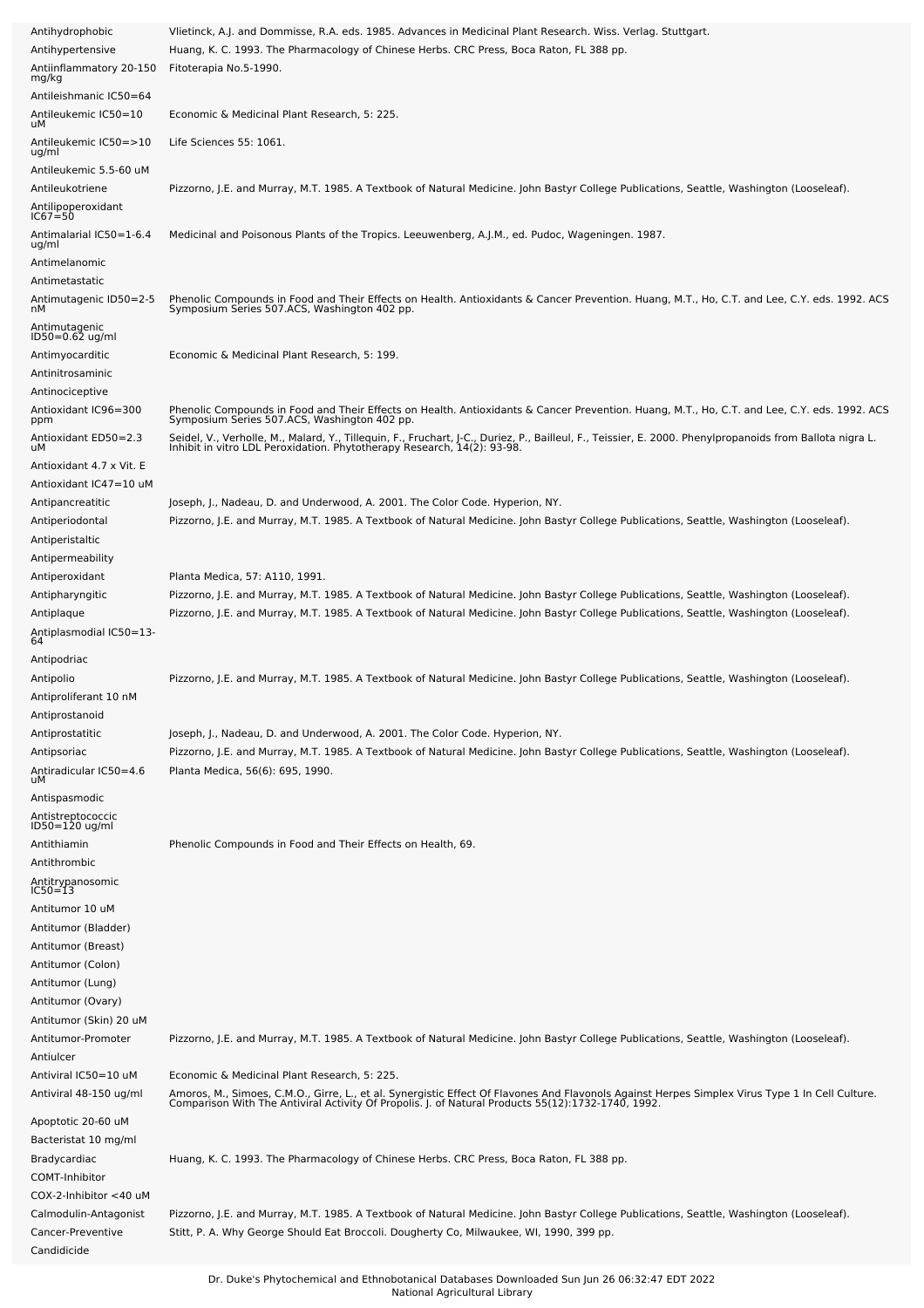| Capillariprotective                                          | Merck 11th Edition                                                                                                                                                                                                                                                                                                                                                                        |
|--------------------------------------------------------------|-------------------------------------------------------------------------------------------------------------------------------------------------------------------------------------------------------------------------------------------------------------------------------------------------------------------------------------------------------------------------------------------|
| Carcinogenic 40,000<br>ppm (diet) mus<br>Catabolic           | Nigg, H.N. and Seigler, D.S., eds. 1992. Phytochemical Resources for Medicine and Agriculture. Plenum Press, New York. 445 pp.                                                                                                                                                                                                                                                            |
|                                                              |                                                                                                                                                                                                                                                                                                                                                                                           |
| Copper-Chelator<br>Cyclooxygenase-Inhibitor                  |                                                                                                                                                                                                                                                                                                                                                                                           |
| -Cytochrome-P450-1A2<br>Inhibitor                            |                                                                                                                                                                                                                                                                                                                                                                                           |
| Cytotoxic ED50=70<br>ug/ml                                   | Matsukawa, Y., et al. The Effect of Quercetin and Other Flavonoids on Cell Cycle Progresssion and Growth of Human Gastric Cancer Cells. Planta<br>Medica, 56(6): 677, 1990.                                                                                                                                                                                                               |
| Cytotoxic IC82=100<br>ug/ml                                  | Planta Medica, 57: A113, 1991.                                                                                                                                                                                                                                                                                                                                                            |
| Deiodinase-Inhibitor                                         | Jim Duke's personal files.                                                                                                                                                                                                                                                                                                                                                                |
| Diaphoretic?                                                 | Lawrence Review of Natural Products, Dec-90.                                                                                                                                                                                                                                                                                                                                              |
| Differentiator 5.5 uM<br>Estrogenic 10% genistein            |                                                                                                                                                                                                                                                                                                                                                                                           |
| Fungicide                                                    |                                                                                                                                                                                                                                                                                                                                                                                           |
| Glucosyl-Transferase-<br>Inhibitor ID50=120 ug/ml            |                                                                                                                                                                                                                                                                                                                                                                                           |
| HIV-RT-Inhibitor IC50=<1<br>ug/ml                            | Nakane, H., Fukushima, M., and Ono*, K. Differential Inhibition Of Reverse Transcriptase And Various DNA Polymerases By Digallic Acid And Its<br>Derivatives. Journal of Natural Products, 53(5): 1234-1240, 1990.                                                                                                                                                                        |
| Hemostat                                                     | Huang, K. C. 1993. The Pharmacology of Chinese Herbs. CRC Press, Boca Raton, FL 388 pp.                                                                                                                                                                                                                                                                                                   |
| Hepatomagenic 5,000<br>ppm (diet) rat<br>Hepatoprotective    | Phenolic Compounds in Food and Their Effects on Health. Antioxidants & Cancer Prevention. Huang, M.T., Ho, C.T. and Lee, C.Y. eds. 1992. ACS<br>Symposium Series 507.ACS, Washington 402 pp.                                                                                                                                                                                              |
| Hypoglycemic 100 mg/kg<br>orl rat                            | lvorra, M.D., Paya, M., and Villar, A. 1989. A Review of Natural Products and Plants as Potential Antidiabetic Drugs. Journal of<br>Ethnopharmacology, 27: 243-275, 1989.                                                                                                                                                                                                                 |
| Inotropic                                                    |                                                                                                                                                                                                                                                                                                                                                                                           |
| Insulinogenic<br>Juvabional                                  | Pizzorno, J.E. and Murray, M.T. 1985. A Textbook of Natural Medicine. John Bastyr College Publications, Seattle, Washington (Looseleaf).<br>Lydon, J. & Duke, S., The potential of pesticides from plants, pp. 1-41 in Craker, L. & Simon, J., eds, Herbs, Spices & Medicinal Plants: Recent<br>Advances in Botany, Horticulture, & Pharmacology, v. 4, Oryx Press, Phoenix, 1989, 267pp. |
| Larvistat 8,000 ppm diet                                     | Lydon, J. & Duke, S., The potential of pesticides from plants, pp. 1-41 in Craker, L. & Simon, J., eds, Herbs, Spices & Medicinal Plants: Recent<br>Advances in Botany, Horticulture, & Pharmacology, v. 4, Oryx Press, Phoenix, 1989, 267pp.                                                                                                                                             |
| Lipoxygenase-Inhibitor<br>IC11=1.25 mM                       | Oszmianski, J. and Lee, C.Y. 1990. Inhibitory Effect of Phenolics on Carotene Bleaching in Vegetables. J. Agric. Food Chem. 38: 688-690.                                                                                                                                                                                                                                                  |
| Lipoxygenase-Inhibitor<br>IC50=0.1-5 uM                      |                                                                                                                                                                                                                                                                                                                                                                                           |
| MAO-A-Inhibitor                                              |                                                                                                                                                                                                                                                                                                                                                                                           |
| MMP-9-Inhibitor 20 uM                                        |                                                                                                                                                                                                                                                                                                                                                                                           |
| Mast-Cell-Stabilizer                                         |                                                                                                                                                                                                                                                                                                                                                                                           |
| Metal-Chelator (Copper)                                      | Seidel, V., Verholle, M., Malard, Y., Tillequin, F., Fruchart, J-C., Duriez, P., Bailleul, F., Teissier, E. 2000. Phenylpropanoids from Ballota nigra L.<br>Inhibit in vitro LDL Peroxidation. Phytotherapy Research, 14(2): 93-9                                                                                                                                                         |
| Metalloproteinase-<br>Inhibitor IC50=>42 uM                  |                                                                                                                                                                                                                                                                                                                                                                                           |
| Mutagenic                                                    |                                                                                                                                                                                                                                                                                                                                                                                           |
| NADH-Oxidase-Inhibitor<br>NEP-Inhibitor IC50=>42<br>uМ       |                                                                                                                                                                                                                                                                                                                                                                                           |
| NF-kB-Inhibitor                                              |                                                                                                                                                                                                                                                                                                                                                                                           |
| NO-Inhibitor IC>50=125<br>uМ                                 |                                                                                                                                                                                                                                                                                                                                                                                           |
| NO-Inhibitor IC50=20 uM<br>NO-Synthase-Inhibitor 5-<br>50 uM |                                                                                                                                                                                                                                                                                                                                                                                           |
| Neuroprotective 5-25 uM<br>Ornithine-Decarboxylase-          |                                                                                                                                                                                                                                                                                                                                                                                           |
| Inhibitor $<$ 10 uM<br>P450-Inducer 5 uM                     | Father Nature's Farmacy: The aggregate of all these three-letter citations.                                                                                                                                                                                                                                                                                                               |
| P450-Inhibitor 50-100 uM<br>PGE2-Inhibitor                   | Father Nature's Farmacy: The aggregate of all these three-letter citations.                                                                                                                                                                                                                                                                                                               |
| PTK-Inhibitor 0.4-24 uM<br>Pesticide                         |                                                                                                                                                                                                                                                                                                                                                                                           |
| Phospholipase-Inhibitor<br>Plasmodicide                      | Neuwinger, H. D. 1996. African Ethnobotany - Poisons and Drugs. Chapman & Hall, New York. 941 pp.                                                                                                                                                                                                                                                                                         |
| Proliferant                                                  |                                                                                                                                                                                                                                                                                                                                                                                           |
| Prostaglandin-Synthesis-<br>Inhibitor 40 ug/ml               | Ibewuike, J. C., Ogungbamila, F. O., Ogundaini, A. O., Okeke, I. N., Bohlin, L. 1997. Antiinflammatory and Antibacterial Activities of C-<br>methylflavonol from Piliostigma thonningii. Phytotherapy Research, 11(4): 281-284.                                                                                                                                                           |
| Protein-Kinase-C-<br>Inhibitor                               | Naim, M., Zehavi, U., Nagy, S., and Rouseff, R.L. Hydroxycinnamic Acids as Off-Flavor Precursors in Citrus Fruits and Their Products. Phenolic<br>Compounds in Food and Their Effects on Health, Ch.14.                                                                                                                                                                                   |
| Quinone-Reductase-<br>Inducer 6 uM                           | Uda, Y., Price, K. R., Williamson, G., Rhodes, M. J. C. 1997. Induction of the Anticarcinogenic Marker Enzyme, Quinone Reductase, in Murine<br>Hepatoma Cells In Vitro by Flavonoids. Cancer Lett., 120 (2): 213-216.                                                                                                                                                                     |
| Quinone-Reductase-<br>Inducer 13 uM                          |                                                                                                                                                                                                                                                                                                                                                                                           |
| TNF-alpha-Inhibitor                                          |                                                                                                                                                                                                                                                                                                                                                                                           |
| IC50=3.11 uM<br>Teratologic                                  |                                                                                                                                                                                                                                                                                                                                                                                           |
|                                                              |                                                                                                                                                                                                                                                                                                                                                                                           |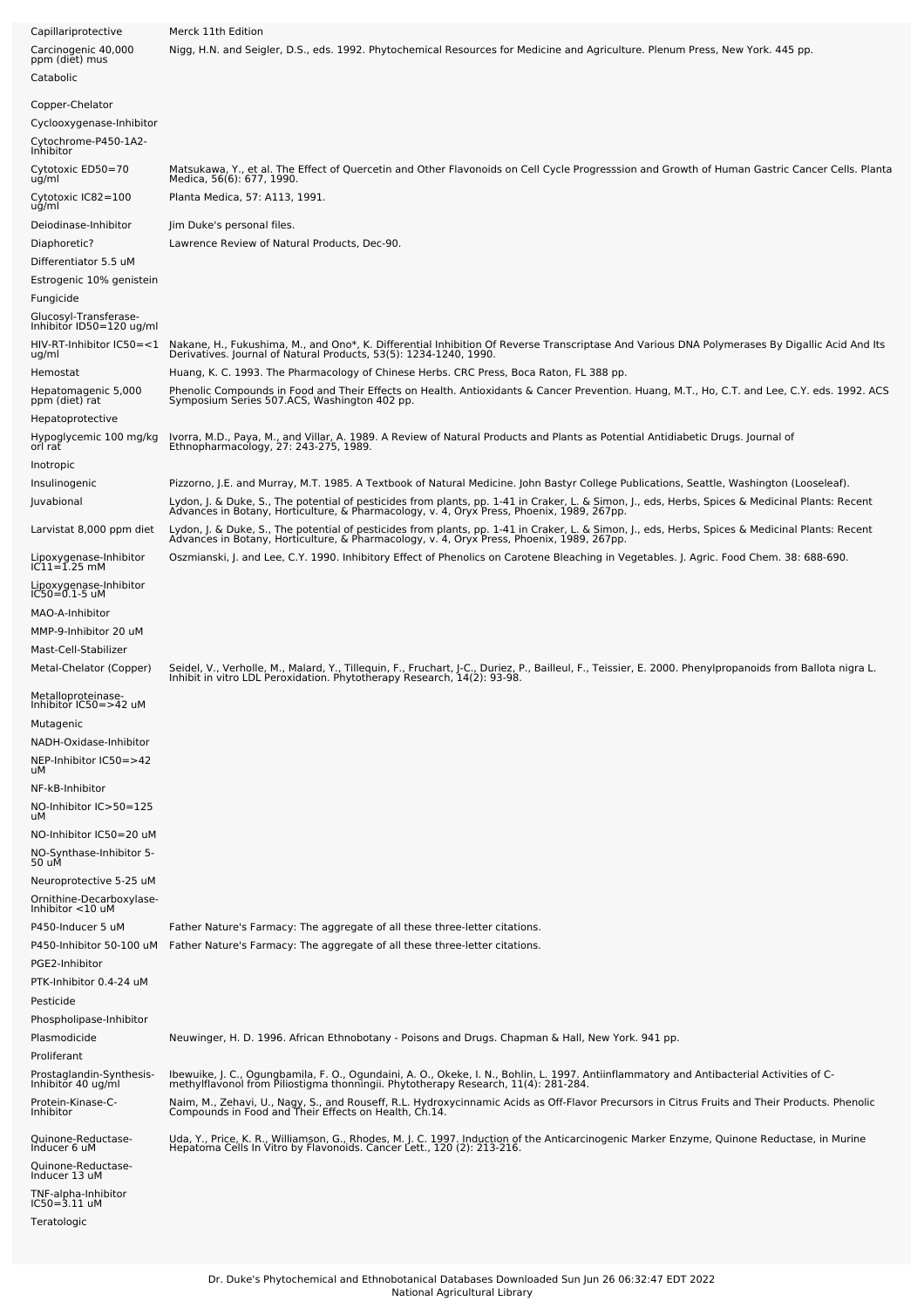| Topoisomerase-I-<br>Inhibitor IC50=12.8<br>ug/ml                   |                                                                                                                                                                                                                                               |
|--------------------------------------------------------------------|-----------------------------------------------------------------------------------------------------------------------------------------------------------------------------------------------------------------------------------------------|
| Topoisomerase-I-<br>Inhibitor IC50=42 uM                           |                                                                                                                                                                                                                                               |
| Topoisomerase-II-<br>Inhibitor IC50=1-6.9<br>ug/ml                 |                                                                                                                                                                                                                                               |
| Topoisomerase-II-<br>Inhibitor IC50=23-40 uM                       |                                                                                                                                                                                                                                               |
| Tumorigenic 0.1% diet<br>orl rat/yr                                | Jim Duke's personal files.                                                                                                                                                                                                                    |
| Tyrosinase-Inhibitor<br>$ID50=70$ uM                               |                                                                                                                                                                                                                                               |
| Tyrosine-Kinase-Inhibitor                                          | Economic & Medicinal Plant Research, 6: 170.                                                                                                                                                                                                  |
| <b>VEGF-Inhibitor</b><br>Vasodilator                               |                                                                                                                                                                                                                                               |
| Xanthine-Oxidase-<br>Inhibitor IC50=>0.4<br>ug/ml                  | Chem. & Pharm. Bull. 38: 1772.                                                                                                                                                                                                                |
| Xanthine-Oxidase-<br>Inhibitor IC50=10.6<br>ug/ml                  |                                                                                                                                                                                                                                               |
| Xanthine-Oxidase-<br>Inhibitor 3.1 uM                              |                                                                                                                                                                                                                                               |
| CAMP-<br>Phosphodiesterase-<br>Inhibitor<br>iNOS-Inhibitor IC50=20 | Pizzorno, J.E. and Murray, M.T. 1985. A Textbook of Natural Medicine. John Bastyr College Publications, Seattle, Washington (Looseleaf).                                                                                                      |
| uМ<br>QUERCETIN<br>Root<br>--                                      | Paszkowski, W. L., Kremer, R. J. 1988. Biological Activity and Tentative Identification of Flavonoid                                                                                                                                          |
|                                                                    | Components in Velvetleaf (Abutilon theophrasti Medik.) Seed Coats. J. Chem. Ecol., 14(7): 1573-1582.                                                                                                                                          |
| <b>Activities (176)</b>                                            |                                                                                                                                                                                                                                               |
| 11B-HSD-Inhibitor<br>5-Lipoxygenase-Inhibitor<br>IC50 (uM)=4       |                                                                                                                                                                                                                                               |
| ATPase-Inhibitor                                                   | Nigg, H.N. and Seigler, D.S., eds. 1992. Phytochemical Resources for Medicine and Agriculture. Plenum Press, New York. 445 pp.                                                                                                                |
| Aldehyde-Oxidase-<br>Inhibitor IC70-96=10 uM                       |                                                                                                                                                                                                                                               |
| Aldose-Reductase-<br>Inhibitor 100 uM                              |                                                                                                                                                                                                                                               |
| Aldose-Reductase-<br>Inhibitor 4 ug/ml                             | Ichikawa, K., et al. 1991. Isolation and Structure Determination of Aldose Reductase Inhibitors from Traditional Thai Medicine, and Syntheses of<br>Their Derivatives. Sankyo Kenkyusho Nempo, 43: 99-110.                                    |
| Aldose-Reductase-<br>Inhibitor IC50=0.84<br>ug/ml cow              | Okada,Y,et al.1995.Search for Naturally Occurring Substances to Prevent the Complications of Diabetes.II.Inhibitory Effect of Coumarin and<br>Flavonoid Derivatives on Bovine Lens Aldose Reductase and Rabbit Platelet Aggregati             |
| Aldose-Reductase-<br>Inhibitor IC50=0.344 uM                       | Mao, X. M., Zhang, J. Q. 1993. Inhibition of Aldose Reductase by Extracts of Chinese Herbal Medicine. Zhongguo Zhongyao Zazhi, 18(10): 623-<br>624.                                                                                           |
| Allelochemic IC82=1 mM                                             | Lydon, J. & Duke, S., The potential of pesticides from plants, pp. 1-41 in Craker, L. & Simon, J., eds, Herbs, Spices & Medicinal Plants: Recent<br>Advances in Botany, Horticulture, & Pharmacology, v. 4, Oryx Press, Phoenix, 1989, 267pp. |
| Allergenic                                                         | Jeffery B. Harborne and H. Baxter, eds. 1983. Phytochemical Dictionary. A Handbook of Bioactive Compounds from Plants. Taylor & Frost,<br>Londón. 791 pp.                                                                                     |
| Analgesic<br>AntiCrohn's 400<br>mg/man/3x/day                      | Pizzorno, J.E. and Murray, M.T. 1985. A Textbook of Natural Medicine. John Bastyr College Publications, Seattle, Washington (Looseleaf).                                                                                                      |
| AntiGTF ID50=120 ug/ml<br>AntiHIV                                  |                                                                                                                                                                                                                                               |
| AntiPMS 500<br>mg/2x/day/wmn                                       | Pizzorno, J.E. and Murray, M.T. 1985. A Textbook of Natural Medicine. John Bastyr College Publications, Seattle, Washington (Looseleaf).                                                                                                      |
| Antiaflatoxin IC50=25<br>uМ                                        |                                                                                                                                                                                                                                               |
| Antiaflatoxin IC50=7.5<br>ppm                                      |                                                                                                                                                                                                                                               |
| Antiaggregant IC50=55<br>uМ                                        | Economic & Medicinal Plant Research, 5: 333.                                                                                                                                                                                                  |
| Antiaggregant 30 uM<br>Antiaging                                   |                                                                                                                                                                                                                                               |
| Antiallergic IC50=14 uM                                            | Jim Duke's personal files.                                                                                                                                                                                                                    |
| Antialzheimeran<br>Antianaphylactic                                | Meli, R., Autore, G., Di Carlo, G., Capasso, F. Inhibitory Action of Quercetin on Intestinal Transit in Mice. Phytotherapy Research 4(5): 201, 1990.                                                                                          |
| Antiangiogenic                                                     |                                                                                                                                                                                                                                               |
| Antiarthritic<br>Antiasthmatic IC50=14                             |                                                                                                                                                                                                                                               |
| uМ<br>Antiatherosclerotic                                          |                                                                                                                                                                                                                                               |
| Antibacterial                                                      | Jeffery B. Harborne and H. Baxter, eds. 1983. Phytochemical Dictionary. A Handbook of Bioactive Compounds from Plants. Taylor & Frost,<br>London. 791 pp.                                                                                     |
| Anticarcinomic (Breast)<br>IC50=1.5 uM                             | Medline (post 1990 searches filed in my computer)                                                                                                                                                                                             |
| Anticariogenic ID50=120<br>ug/ml<br>Anticataract                   |                                                                                                                                                                                                                                               |
|                                                                    |                                                                                                                                                                                                                                               |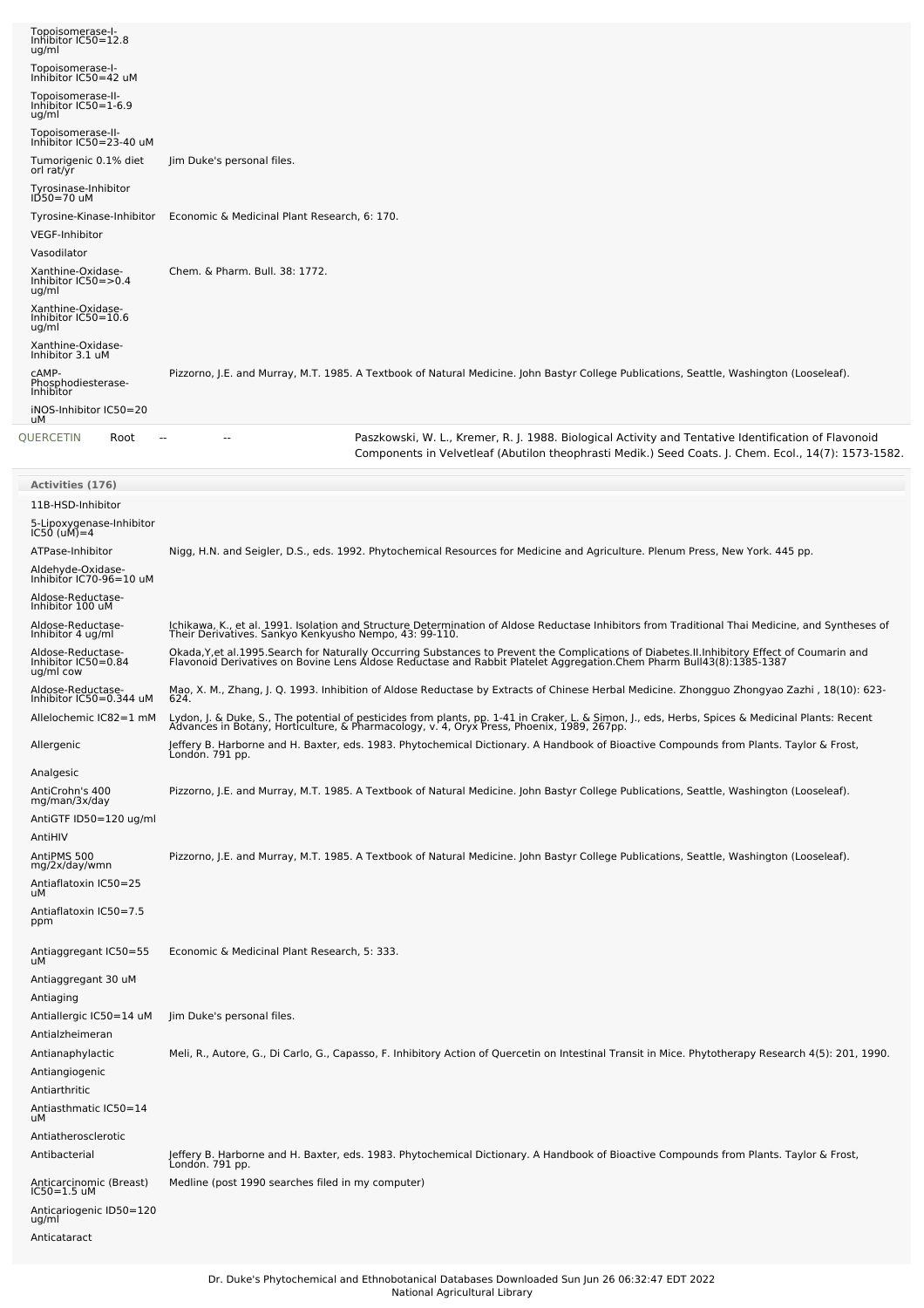| Anticolitic 400<br>mg/man/3x/day                             | Pizzorno, J.E. and Murray, M.T. 1985. A Textbook of Natural Medicine. John Bastyr College Publications, Seattle, Washington (Looseleaf).                                                                                            |
|--------------------------------------------------------------|-------------------------------------------------------------------------------------------------------------------------------------------------------------------------------------------------------------------------------------|
| Anticomplementary                                            |                                                                                                                                                                                                                                     |
| Anticystitic 1,000<br>mg/day/4 weeks                         |                                                                                                                                                                                                                                     |
| Antidepressant                                               |                                                                                                                                                                                                                                     |
| Antidermatitic                                               | Pizzorno, J.E. and Murray, M.T. 1985. A Textbook of Natural Medicine. John Bastyr College Publications, Seattle, Washington (Looseleaf).                                                                                            |
| Antidiabetic                                                 |                                                                                                                                                                                                                                     |
| Antielastase IC50=0.8<br>ug/ml                               |                                                                                                                                                                                                                                     |
| Antiencephalitic                                             | Economic & Medicinal Plant Research, 5: 199.                                                                                                                                                                                        |
| Antiescherichic                                              |                                                                                                                                                                                                                                     |
| Antiestrogenic                                               |                                                                                                                                                                                                                                     |
| Antifeedant IC52=<br>$<$ 1,000 ppm diet<br>Antifibrosarcomic | Lydon, J. & Duke, S., The potential of pesticides from plants, pp. 1-41 in Craker, L. & Simon, J., eds, Herbs, Spices & Medicinal Plants: Recent<br>Advances in Botany, Horticulture, & Pharmacology, v. 4, Oryx Press, Phoenix,    |
| Antiflu                                                      | Vlietinck, A.J. and Dommisse, R.A. eds. 1985. Advances in Medicinal Plant Research. Wiss. Verlag. Stuttgart.                                                                                                                        |
| Antigastric                                                  | Rastitel'nye Resursy, 21: 85.                                                                                                                                                                                                       |
| Antigonadotropic                                             | Jeffery B. Harborne and H. Baxter, eds. 1983. Phytochemical Dictionary. A Handbook of Bioactive Compounds from Plants. Taylor & Frost,<br>London. 791 pp.                                                                           |
| Antihepatotoxic                                              | Joyeux, M., Rolland, A., Fleurentin, J., Mortier, F., and Dorfman, P. 1989. Tert-Butyl Hydroperoxide-Induced Injury in Isolated Rat Hepatocytes: A<br>Model for Studying Anti-Hepatotoxic Crude Drugs. Planta Medica 56(2): 171-1   |
| Antiherpetic 48-150<br>ug/ml                                 |                                                                                                                                                                                                                                     |
| Antihistaminic IC50=<10<br>uМ                                |                                                                                                                                                                                                                                     |
| Antihydrophobic                                              | Vlietinck, A.J. and Dommisse, R.A. eds. 1985. Advances in Medicinal Plant Research. Wiss. Verlag. Stuttgart.                                                                                                                        |
| Antihypertensive<br>Antiinflammatory 20-150                  | Huang, K. C. 1993. The Pharmacology of Chinese Herbs. CRC Press, Boca Raton, FL 388 pp.<br>Fitoterapia No.5-1990.                                                                                                                   |
| mg/kg<br>Antileishmanic IC50=64                              |                                                                                                                                                                                                                                     |
| Antileukemic IC50=10<br>uМ                                   | Economic & Medicinal Plant Research, 5: 225.                                                                                                                                                                                        |
| Antileukemic IC50=>10<br>ug/ml                               | Life Sciences 55: 1061.                                                                                                                                                                                                             |
| Antileukemic 5.5-60 uM                                       |                                                                                                                                                                                                                                     |
| Antileukotriene                                              | Pizzorno, J.E. and Murray, M.T. 1985. A Textbook of Natural Medicine. John Bastyr College Publications, Seattle, Washington (Looseleaf).                                                                                            |
| Antilipoperoxidant<br>IC67≐50                                |                                                                                                                                                                                                                                     |
| Antimalarial IC50=1-6.4<br>ug/ml                             | Medicinal and Poisonous Plants of the Tropics. Leeuwenberg, A.J.M., ed. Pudoc, Wageningen. 1987.                                                                                                                                    |
| Antimelanomic<br>Antimetastatic                              |                                                                                                                                                                                                                                     |
| Antimutagenic ID50=2-5<br>nМ                                 | Phenolic Compounds in Food and Their Effects on Health. Antioxidants & Cancer Prevention. Huang, M.T., Ho, C.T. and Lee, C.Y. eds. 1992. ACS<br>Symposium Series 507.ACS, Washington 402 pp.                                        |
| Antimutagenic<br>ID50=0.62 ug/ml                             |                                                                                                                                                                                                                                     |
| Antimyocarditic                                              | Economic & Medicinal Plant Research, 5: 199.                                                                                                                                                                                        |
| Antinitrosaminic                                             |                                                                                                                                                                                                                                     |
| Antinociceptive<br>Antioxidant IC96=300                      | Phenolic Compounds in Food and Their Effects on Health. Antioxidants & Cancer Prevention. Huang, M.T., Ho, C.T. and Lee, C.Y. eds. 1992. ACS                                                                                        |
| ppm                                                          | Symposium Series 507.ACS, Washington 402 pp.                                                                                                                                                                                        |
| Antioxidant ED50=2.3<br>uМ                                   | Seidel, V., Verholle, M., Malard, Y., Tillequin, F., Fruchart, J.C., Duriez, P., Bailleul, F., Teissier, E. 2000. Phenylpropanoids from Ballota nigra L.<br>Inhibit in vitro LDL Peroxidation. Phytotherapy Research, 14(2): 93-98. |
| Antioxidant 4.7 x Vit. E                                     |                                                                                                                                                                                                                                     |
| Antioxidant IC47=10 uM                                       |                                                                                                                                                                                                                                     |
| Antipancreatitic                                             | Joseph, J., Nadeau, D. and Underwood, A. 2001. The Color Code. Hyperion, NY.                                                                                                                                                        |
| Antiperiodontal<br>Antiperistaltic                           | Pizzorno, J.E. and Murray, M.T. 1985. A Textbook of Natural Medicine. John Bastyr College Publications, Seattle, Washington (Looseleaf).                                                                                            |
| Antipermeability                                             |                                                                                                                                                                                                                                     |
| Antiperoxidant                                               | Planta Medica, 57: A110, 1991.                                                                                                                                                                                                      |
| Antipharyngitic                                              | Pizzorno, J.E. and Murray, M.T. 1985. A Textbook of Natural Medicine. John Bastyr College Publications, Seattle, Washington (Looseleaf).                                                                                            |
| Antiplaque                                                   | Pizzorno, J.E. and Murray, M.T. 1985. A Textbook of Natural Medicine. John Bastyr College Publications, Seattle, Washington (Looseleaf).                                                                                            |
| -4.Antiplasmodial IC50=13<br>64                              |                                                                                                                                                                                                                                     |
| Antipodriac                                                  |                                                                                                                                                                                                                                     |
| Antipolio                                                    | Pizzorno, J.E. and Murray, M.T. 1985. A Textbook of Natural Medicine. John Bastyr College Publications, Seattle, Washington (Looseleaf).                                                                                            |
| Antiproliferant 10 nM                                        |                                                                                                                                                                                                                                     |
| Antiprostanoid                                               |                                                                                                                                                                                                                                     |
| Antiprostatitic                                              | Joseph, J., Nadeau, D. and Underwood, A. 2001. The Color Code. Hyperion, NY.                                                                                                                                                        |
| Antipsoriac                                                  | Pizzorno, J.E. and Murray, M.T. 1985. A Textbook of Natural Medicine. John Bastyr College Publications, Seattle, Washington (Looseleaf).                                                                                            |
| Antiradicular IC50=4.6<br>uМ                                 | Planta Medica, 56(6): 695, 1990.                                                                                                                                                                                                    |
| Antispasmodic                                                |                                                                                                                                                                                                                                     |
| Antistreptococcic<br>ID50=120 ug/ml                          |                                                                                                                                                                                                                                     |
| Antithiamin                                                  | Phenolic Compounds in Food and Their Effects on Health, 69.                                                                                                                                                                         |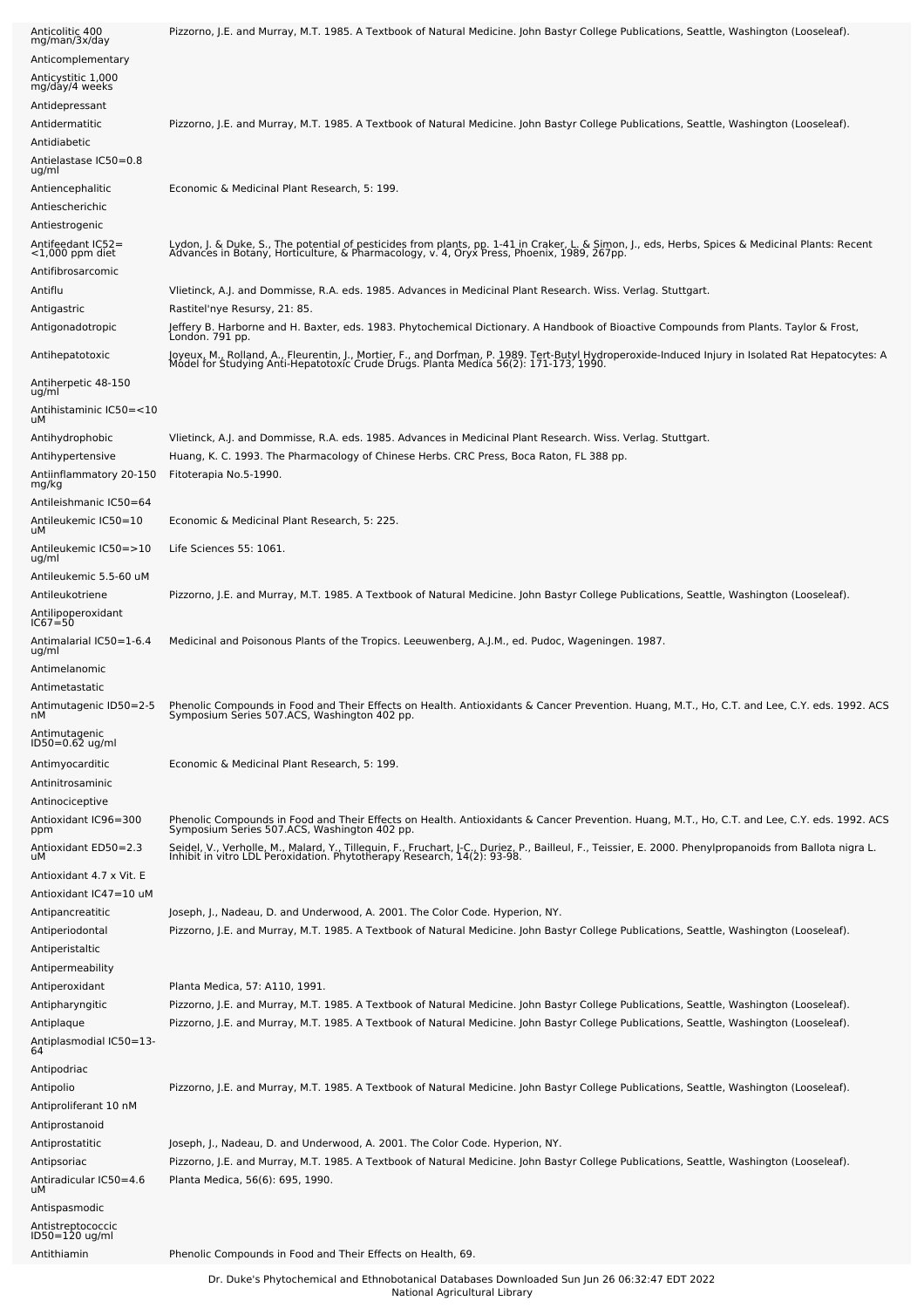| Antithrombic                                      |                                                                                                                                                                                                                                   |
|---------------------------------------------------|-----------------------------------------------------------------------------------------------------------------------------------------------------------------------------------------------------------------------------------|
| Antitrypanosomic<br>IC50=13                       |                                                                                                                                                                                                                                   |
| Antitumor 10 uM                                   |                                                                                                                                                                                                                                   |
| Antitumor (Bladder)                               |                                                                                                                                                                                                                                   |
| Antitumor (Breast)                                |                                                                                                                                                                                                                                   |
| Antitumor (Colon)                                 |                                                                                                                                                                                                                                   |
| Antitumor (Lung)                                  |                                                                                                                                                                                                                                   |
| Antitumor (Ovary)                                 |                                                                                                                                                                                                                                   |
| Antitumor (Skin) 20 uM                            |                                                                                                                                                                                                                                   |
| Antitumor-Promoter                                | Pizzorno, J.E. and Murray, M.T. 1985. A Textbook of Natural Medicine. John Bastyr College Publications, Seattle, Washington (Looseleaf).                                                                                          |
| Antiulcer                                         |                                                                                                                                                                                                                                   |
| Antiviral IC50=10 uM                              | Economic & Medicinal Plant Research, 5: 225.                                                                                                                                                                                      |
| Antiviral 48-150 ug/ml                            | Amoros, M., Simoes, C.M.O., Girre, L., et al. Synergistic Effect Of Flavones And Flavonols Against Herpes Simplex Virus Type 1 In Cell Culture.<br>Comparison With The Antiviral Activity Of Propolis. J. of Natural Products 55( |
| Apoptotic 20-60 uM                                |                                                                                                                                                                                                                                   |
| Bacteristat 10 mg/ml                              |                                                                                                                                                                                                                                   |
| Bradycardiac                                      | Huang, K. C. 1993. The Pharmacology of Chinese Herbs. CRC Press, Boca Raton, FL 388 pp.                                                                                                                                           |
| COMT-Inhibitor                                    |                                                                                                                                                                                                                                   |
| COX-2-Inhibitor <40 uM                            |                                                                                                                                                                                                                                   |
| Calmodulin-Antagonist                             | Pizzorno, J.E. and Murray, M.T. 1985. A Textbook of Natural Medicine. John Bastyr College Publications, Seattle, Washington (Looseleaf).                                                                                          |
| Cancer-Preventive                                 | Stitt, P. A. Why George Should Eat Broccoli. Dougherty Co, Milwaukee, WI, 1990, 399 pp.                                                                                                                                           |
| Candidicide                                       |                                                                                                                                                                                                                                   |
| Capillariprotective                               | Merck 11th Edition                                                                                                                                                                                                                |
| Carcinogenic 40,000<br>ppm (diet) mus             | Nigg, H.N. and Seigler, D.S., eds. 1992. Phytochemical Resources for Medicine and Agriculture. Plenum Press, New York. 445 pp.                                                                                                    |
| Catabolic                                         |                                                                                                                                                                                                                                   |
| Copper-Chelator                                   |                                                                                                                                                                                                                                   |
| Cyclooxygenase-Inhibitor                          |                                                                                                                                                                                                                                   |
| Cytochrome-P450-1A2-<br>Inhibitor                 |                                                                                                                                                                                                                                   |
| Cytotoxic ED50=70                                 | Matsukawa, Y., et al. The Effect of Quercetin and Other Flavonoids on Cell Cycle Progresssion and Growth of Human Gastric Cancer Cells. Planta<br>Medica, 56(6): 677, 1990.                                                       |
| ug/ml                                             |                                                                                                                                                                                                                                   |
| Cytotoxic IC82=100<br>uğ/ml                       | Planta Medica, 57: A113, 1991.                                                                                                                                                                                                    |
| Deiodinase-Inhibitor                              | Jim Duke's personal files.                                                                                                                                                                                                        |
|                                                   |                                                                                                                                                                                                                                   |
| Diaphoretic?                                      | Lawrence Review of Natural Products, Dec-90.                                                                                                                                                                                      |
| Differentiator 5.5 uM                             |                                                                                                                                                                                                                                   |
| Estrogenic 10% genistein                          |                                                                                                                                                                                                                                   |
| Fungicide                                         |                                                                                                                                                                                                                                   |
| Glucosyl-Transferase-<br>Inhibitor ID50=120 ug/ml |                                                                                                                                                                                                                                   |
| HIV-RT-Inhibitor IC50=<1                          |                                                                                                                                                                                                                                   |
| ug/ml                                             | Nakane, H., Fukushima, M., and Ono*, K. Differential Inhibition Of Reverse Transcriptase And Various DNA Polymerases By Digallic Acid And Its<br>Derivatives. Journal of Natural Products, 53(5): 1234-1240, 1990.                |
| Hemostat                                          | Huang, K. C. 1993. The Pharmacology of Chinese Herbs. CRC Press, Boca Raton, FL 388 pp.                                                                                                                                           |
| Hepatomagenic 5,000<br>ppm (diet) rat             | Phenolic Compounds in Food and Their Effects on Health. Antioxidants & Cancer Prevention. Huang, M.T., Ho, C.T. and Lee, C.Y. eds. 1992. ACS<br>Symposium Series 507.ACS, Washington 402 pp.                                      |
| Hepatoprotective                                  |                                                                                                                                                                                                                                   |
| Hypoglycemic 100 mg/kg<br>orl rat                 |                                                                                                                                                                                                                                   |
| Inotropic                                         | Ivorra, M.D., Paya, M., and Villar, A. 1989. A Review of Natural Products and Plants as Potential Antidiabetic Drugs. Journal of<br>Ethnopharmacology, 27: 243-275, 1989.                                                         |
| Insulinogenic                                     | Pizzorno, J.E. and Murray, M.T. 1985. A Textbook of Natural Medicine. John Bastyr College Publications, Seattle, Washington (Looseleaf).                                                                                          |
| Juvabional                                        |                                                                                                                                                                                                                                   |
|                                                   | Lydon, J. & Duke, S., The potential of pesticides from plants, pp. 1-41 in Craker, L. & Simon, J., eds, Herbs, Spices & Medicinal Plants: Recent<br>Advances in Botany, Horticulture, & Pharmacology, v. 4, Oryx Press, Phoenix,  |
| Larvistat 8,000 ppm diet                          | Lydon, J. & Duke, S., The potential of pesticides from plants, pp. 1-41 in Craker, L. & Simon, J., eds, Herbs, Spices & Medicinal Plants: Recent<br>Advances in Botany, Horticulture, & Pharmacology, v. 4, Oryx Press, Phoenix,  |
| Lipoxygenase-Inhibitor<br>IC11=1.25 mM            | Oszmianski, J. and Lee, C.Y. 1990. Inhibitory Effect of Phenolics on Carotene Bleaching in Vegetables. J. Agric. Food Chem. 38: 688-690.                                                                                          |
| Lipoxygenase-Inhibitor                            |                                                                                                                                                                                                                                   |
| $IC50 = 0.1 - 5$ uM<br>MAO-A-Inhibitor            |                                                                                                                                                                                                                                   |
| MMP-9-Inhibitor 20 uM                             |                                                                                                                                                                                                                                   |
| Mast-Cell-Stabilizer                              |                                                                                                                                                                                                                                   |
| Metal-Chelator (Copper)                           |                                                                                                                                                                                                                                   |
| Metalloproteinase-                                | Seidel, V., Verholle, M., Malard, Y., Tillequin, F., Fruchart, J-C., Duriez, P., Bailleul, F., Teissier, E. 2000. Phenylpropanoids from Ballota nigra L.<br>Inhibit in vitro LDL Peroxidation. Phytotherapy Research, 14(2): 93-9 |
| Inhibitor IC50=>42 uM                             |                                                                                                                                                                                                                                   |
| Mutagenic                                         |                                                                                                                                                                                                                                   |
| NADH-Oxidase-Inhibitor                            |                                                                                                                                                                                                                                   |
| NEP-Inhibitor IC50=>42<br>uМ                      |                                                                                                                                                                                                                                   |
| NF-kB-Inhibitor                                   |                                                                                                                                                                                                                                   |
| NO-Inhibitor IC>50=125<br>uМ                      |                                                                                                                                                                                                                                   |